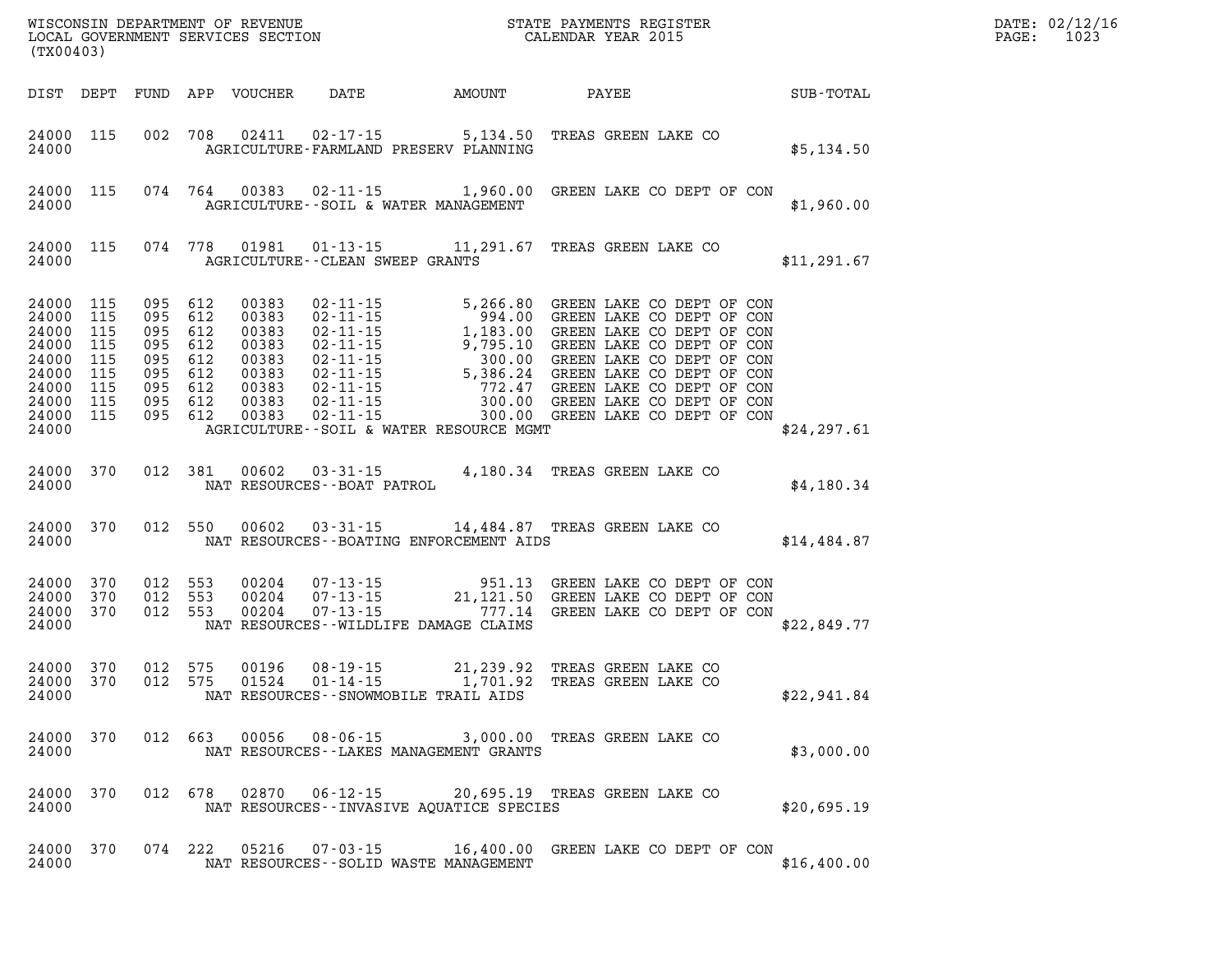| DATE: | 02/12/16 |
|-------|----------|
| PAGE: | 1024     |

| (TX00403)                                                                                                                           |                                                                                                       |                                                                                         |                                                                                                                | WISCONSIN DEPARTMENT OF REVENUE<br>LOCAL GOVERNMENT SERVICES SECTION                                                                |                                                                                                                                                                                  |                                                                                                                                                                                                                                                 | STATE PAYMENTS REGISTER<br>CALENDAR YEAR 2015                                                                                                                                                                                                                                                                                                                                                                                                                                                                  | DATE: 02/12/1<br>PAGE:<br>1024 |                               |  |
|-------------------------------------------------------------------------------------------------------------------------------------|-------------------------------------------------------------------------------------------------------|-----------------------------------------------------------------------------------------|----------------------------------------------------------------------------------------------------------------|-------------------------------------------------------------------------------------------------------------------------------------|----------------------------------------------------------------------------------------------------------------------------------------------------------------------------------|-------------------------------------------------------------------------------------------------------------------------------------------------------------------------------------------------------------------------------------------------|----------------------------------------------------------------------------------------------------------------------------------------------------------------------------------------------------------------------------------------------------------------------------------------------------------------------------------------------------------------------------------------------------------------------------------------------------------------------------------------------------------------|--------------------------------|-------------------------------|--|
|                                                                                                                                     | DIST DEPT                                                                                             |                                                                                         |                                                                                                                | FUND APP VOUCHER                                                                                                                    |                                                                                                                                                                                  | DATE AMOUNT                                                                                                                                                                                                                                     | PAYEE                                                                                                                                                                                                                                                                                                                                                                                                                                                                                                          |                                | SUB-TOTAL                     |  |
| 24000                                                                                                                               | 24000 395                                                                                             |                                                                                         | 011 168                                                                                                        |                                                                                                                                     |                                                                                                                                                                                  | TRANSPORTATION--ELDERLY & DISABLED                                                                                                                                                                                                              | 50024  06-09-15  68,117.00  COUNTY OF GREEN LAKE                                                                                                                                                                                                                                                                                                                                                                                                                                                               |                                | \$68,117.00                   |  |
| 24000<br>24000<br>24000<br>24000<br>24000                                                                                           | 395<br>395<br>395<br>395<br>24000 395                                                                 | 011 185                                                                                 | 011 185<br>011 185<br>011 185<br>011 185                                                                       | 61496<br>61496<br>61496<br>65950<br>68957                                                                                           |                                                                                                                                                                                  | TRANSPORTATION - - HIGHWAY SAFETY - FEDERAL                                                                                                                                                                                                     | 10-01-15 1,723.68 TREAS GREEN LAKE CO<br>10-01-15 4,031.28 TREAS GREEN LAKE CO<br>10-01-15 3,615.08 TREAS GREEN LAKE CO<br>11-13-15 971.48 TREAS GREEN LAKE CO<br>12-16-15 2,463.01 TREAS GREEN LAKE CO                                                                                                                                                                                                                                                                                                        |                                | \$12,804.53                   |  |
| 24000<br>24000<br>24000<br>24000                                                                                                    | 395<br>395<br>395                                                                                     |                                                                                         | 011 190<br>011 190<br>011 190                                                                                  | 36024<br>52024<br>64024                                                                                                             |                                                                                                                                                                                  | TRANSPORTATION - - GENERAL TRANSP AIDS - GTA                                                                                                                                                                                                    | 01-05-15 194,271.86 COUNTY OF GREEN LAKE<br>07-06-15 388,543.72 COUNTY OF GREEN LAKE<br>10-05-15 194,271.86 COUNTY OF GREEN LAKE                                                                                                                                                                                                                                                                                                                                                                               |                                | \$777,087.44                  |  |
| 24000                                                                                                                               | 24000 395                                                                                             |                                                                                         | 011 278                                                                                                        | 68885                                                                                                                               |                                                                                                                                                                                  | TRANSPORTATION - - LRIP/TRIP/MSIP GRANTS                                                                                                                                                                                                        | 12-14-15 1,973.93 TREAS GREEN LAKE CO                                                                                                                                                                                                                                                                                                                                                                                                                                                                          |                                | \$1,973.93                    |  |
| 24000 435<br>24000<br>24000<br>24000<br>24000<br>24000<br>24000<br>24000<br>24000<br>24000<br>24000 435<br>24000                    | 435<br>435<br>435<br>435<br>435<br>435<br>435<br>435<br>435                                           | 005<br>005<br>005<br>005<br>005<br>005<br>005<br>005                                    | 005 000<br>005 000<br>005 000<br>000<br>000<br>000<br>000<br>000<br>000<br>000<br>000                          | 90511<br>90514<br>90515<br>90517<br>90518<br>90519<br>90521<br>90604<br>90607<br>90609<br>90611                                     | $01 - 01 - 15$<br>HEALTH SERVICES--STATE/FED AIDS                                                                                                                                | 01-01-15 30,361.00 GREEN LAKE CO<br>02-01-15 7,619.00 GREEN LAKE CO<br>03-01-15 8,119.00 GREEN LAKE CO<br>04-01-15 8,119.00 GREEN LAKE CO<br>05-01-15 8,119.00 GREEN LAKE CO<br>06-01-15 6,283.00 GREEN LAKE CO<br>06-29-15 5,258.00 GREEN LAKE | 30,361.00 GREEN LAKE CO                                                                                                                                                                                                                                                                                                                                                                                                                                                                                        |                                | \$192, 147.00                 |  |
| 24000<br>24000<br>24000<br>24000<br>24000<br>24000<br>24000<br>24000<br>24000<br>24000<br>24000<br>24000<br>24000<br>24000<br>24000 | 437<br>437<br>437<br>437<br>437<br>437<br>437<br>437<br>437<br>437<br>437<br>437<br>437<br>437<br>437 | 005<br>005<br>005<br>005<br>005<br>005<br>005<br>005<br>005<br>005<br>005<br>005<br>005 | 005 000<br>005 000<br>000<br>000<br>-000<br>000<br>000<br>000<br>000<br>000<br>000<br>000<br>000<br>000<br>000 | 00000<br>00000<br>00000<br>00000<br>00000<br>00000<br>00000<br>00000<br>00000<br>00000<br>00000<br>00000<br>00000<br>00000<br>00000 | $02 - 27 - 15$<br>$03 - 05 - 15$<br>$03 - 31 - 15$<br>$04 - 06 - 15$<br>$04 - 17 - 15$<br>$04 - 30 - 15$<br>$04 - 30 - 15$<br>$05 - 05 - 15$<br>$05 - 29 - 15$<br>$06 - 05 - 15$ | 4,444.00<br>52,600.10<br>14,531.00<br>26, 161.57<br>12,004.40<br>60,609.46<br>7,874.00<br>8,266.94<br>14,306.00<br>11,442.98                                                                                                                    | $\begin{tabular}{lllllllllllll} 01-05-15 & 5,272.75 & \text{GREEN LAKE} & * \\ 01-30-15 & 50,703.85 & \text{GREEN LAKE CHILD SUPPORT} & * \\ 01-30-15 & 350.00 & \text{GREEN LAKE CO} & DHHS & * \\ 02-05-15 & 6,485.40 & \text{GREEN LAKE CHILD SUPPORT} & * \\ 02-27-15 & 4,444.00 & \text{GREEN LAKE CO} & DHHS & * \\ \end{tabular}$<br>GREEN LAKE CO<br>GREEN LAKE<br>GREEN LAKE CO<br>GREEN LAKE<br>GREEN LAKE<br>GREEN LAKE CHILD SUPPORT<br>GREEN LAKE CO<br>GREEN LAKE<br>GREEN LAKE CO<br>GREEN LAKE | DHHS<br>DHHS<br>DHHS<br>DHHS   | $\star$<br>$\star$<br>$\star$ |  |

**24000 437 005 000 00000 06-29-15 13,872.00 GREEN LAKE CO DHHS \* 24000 437 005 000 00000 07-06-15 7,631.57 GREEN LAKE \***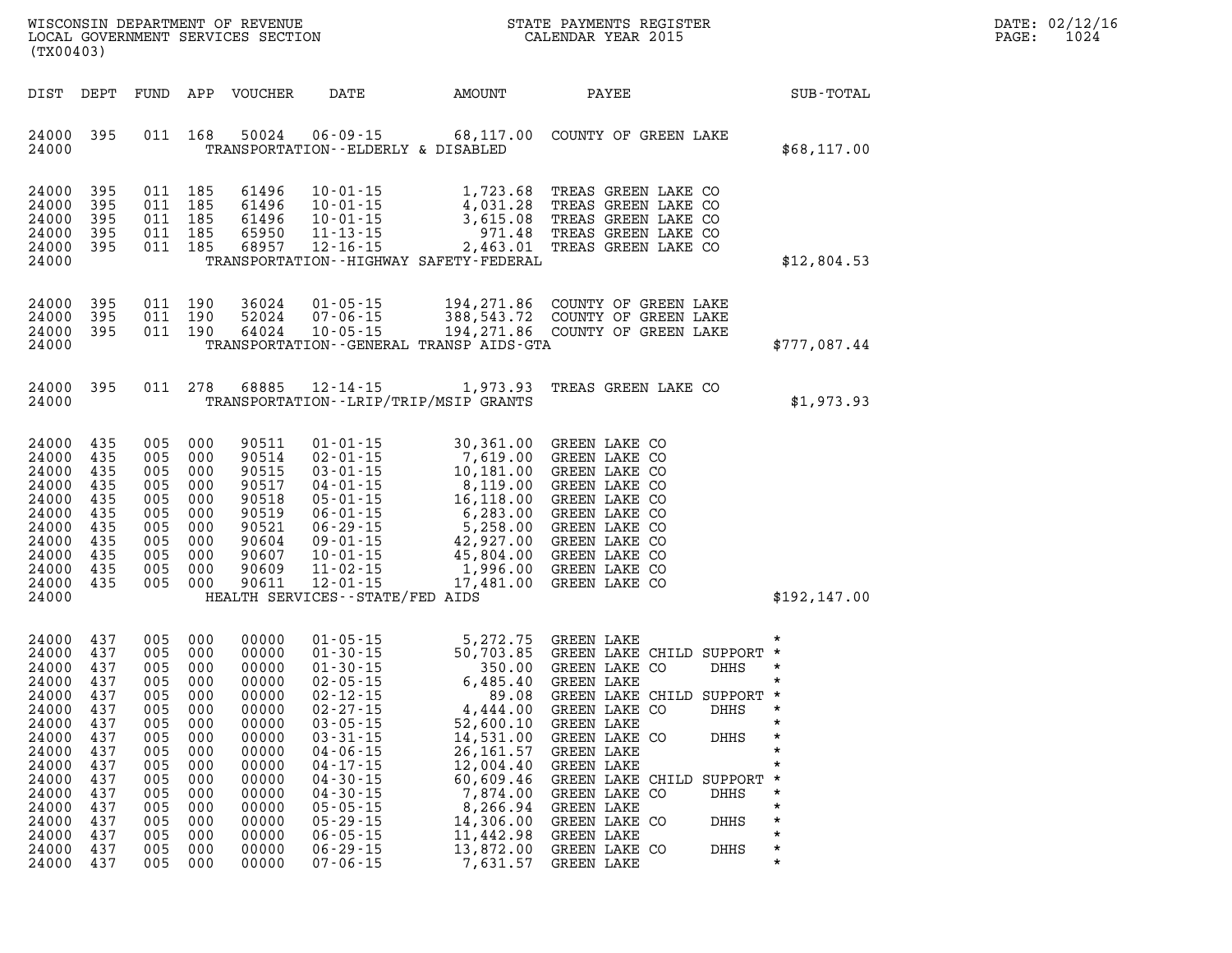| DIST                                                                                   | DEPT                                                        | FUND                                                        | APP                                                         | <b>VOUCHER</b>                                                                | DATE                                                                                                                                                           | AMOUNT                                                                                                                                                 |                                                                                  | PAYEE                                                                                                       |                      | SUB-TOTAL                                                               |
|----------------------------------------------------------------------------------------|-------------------------------------------------------------|-------------------------------------------------------------|-------------------------------------------------------------|-------------------------------------------------------------------------------|----------------------------------------------------------------------------------------------------------------------------------------------------------------|--------------------------------------------------------------------------------------------------------------------------------------------------------|----------------------------------------------------------------------------------|-------------------------------------------------------------------------------------------------------------|----------------------|-------------------------------------------------------------------------|
| 24000<br>24000<br>24000<br>24000<br>24000<br>24000<br>24000<br>24000<br>24000<br>24000 | 437<br>437<br>437<br>437<br>437<br>437<br>437<br>437<br>437 | 005<br>005<br>005<br>005<br>005<br>005<br>005<br>005<br>005 | 000<br>000<br>000<br>000<br>000<br>000<br>000<br>000<br>000 | 00000<br>00000<br>00000<br>00000<br>00000<br>00000<br>00000<br>00000<br>00000 | $07 - 30 - 15$<br>$07 - 31 - 15$<br>$08 - 05 - 15$<br>$08 - 21 - 15$<br>$08 - 31 - 15$<br>$09 - 08 - 15$<br>$09 - 14 - 15$<br>$09 - 25 - 15$<br>$10 - 05 - 15$ | 59,005.51<br>9,416.00<br>10,206.00<br>3,051.00<br>6,304.00<br>11,613.30<br>191,410.00<br>74.00<br>11,549.61<br>CHILDREN & FAMILIES--STATE/FEDERAL AIDS | <b>GREEN LAKE</b><br><b>GREEN LAKE</b><br><b>GREEN LAKE</b><br><b>GREEN LAKE</b> | GREEN LAKE CHILD SUPPORT *<br>GREEN LAKE CO<br>GREEN LAKE CHILD SUPPORT *<br>GREEN LAKE CO<br>GREEN LAKE CO | DHHS<br>DHHS<br>DHHS | $\star$<br>*<br>*<br>$\star$<br>$\star$<br>$\star$<br>*<br>\$599,274.52 |
| 24000<br>24000                                                                         | 455                                                         | 002                                                         | 221                                                         | 14                                                                            | $07 - 21 - 15$                                                                                                                                                 | 380.00<br>JUSTICE -- LAW ENFORCEMENT SERVICES AID                                                                                                      |                                                                                  | TREAS GREEN LAKE CNTY                                                                                       |                      | \$380.00                                                                |
| 24000<br>24000                                                                         | 455                                                         | 002                                                         | 231                                                         | 14                                                                            | $04 - 08 - 15$<br>JUSTICE--LAW ENFORCEMENT TRAINING                                                                                                            | 5,920.00                                                                                                                                               |                                                                                  | TREAS GREEN LAKE CNTY                                                                                       |                      | \$5,920.00                                                              |
| 24000<br>24000                                                                         | 455                                                         | 002                                                         | 251                                                         | 00813                                                                         | $09 - 03 - 15$<br>JUSTICE - - TRUANCY PROGRAM - GRANT FUNDS                                                                                                    | 10,992.16                                                                                                                                              |                                                                                  | TREAS GREEN LAKE CNTY                                                                                       |                      | \$10,992.16                                                             |
| 24000<br>24000<br>24000                                                                | 455<br>455                                                  | 002<br>002                                                  | 532<br>532                                                  | 04<br>12                                                                      | $03 - 09 - 15$<br>$07 - 27 - 15$                                                                                                                               | 16,412.30<br>16,995.00<br>JUSTICE--VICTIM/WITNESS ASSISTANCE SERV                                                                                      |                                                                                  | TREAS GREEN LAKE CO<br>TREAS GREEN LAKE CO                                                                  |                      | \$33,407.30                                                             |
| 24000<br>24000                                                                         | 465                                                         | 002                                                         | 337                                                         | 01341                                                                         | $06 - 24 - 15$                                                                                                                                                 | 4,694.50<br>MILITARY AFFAIRS-EMERGENCY MGMT PLANNING                                                                                                   |                                                                                  | TREAS GREEN LAKE CO                                                                                         |                      | \$4,694.50                                                              |
| 24000<br>24000<br>24000                                                                | 465<br>465                                                  | 002<br>002                                                  | 342<br>342                                                  | 00905<br>01412                                                                | $01 - 15 - 15$<br>$06 - 25 - 15$                                                                                                                               | 11,188.13<br>8,428.95<br>MILITARY AFFAIRS-EMERGENCY MGMT-FED FUND                                                                                      |                                                                                  | TREAS GREEN LAKE CO<br>TREAS GREEN LAKE CO                                                                  |                      | \$19,617.08                                                             |
| 24000<br>24000                                                                         | 465                                                         | 072                                                         | 364                                                         | 00988                                                                         | $01 - 20 - 15$                                                                                                                                                 | 4,572.00<br>MILITARY AFFAIRS-EMER MGMT-PLANNING AID                                                                                                    |                                                                                  | TREAS GREEN LAKE CO                                                                                         |                      | \$4,572.00                                                              |
| 24000<br>24000                                                                         | 485                                                         | 002                                                         | 127                                                         | 06027                                                                         | $06 - 12 - 15$<br>VETERANS AFFAIRS GRANTS                                                                                                                      | 850.00                                                                                                                                                 |                                                                                  | TREAS GREEN LAKE CO                                                                                         |                      | \$850.00                                                                |
| 24000<br>24000                                                                         | 485                                                         | 082                                                         | 267                                                         | 06027                                                                         | $06 - 12 - 15$<br>VETERANS AFFAIRS - - GRANTS TO COUNTIES                                                                                                      | 3,825.00                                                                                                                                               |                                                                                  | TREAS GREEN LAKE CO                                                                                         |                      | \$3,825.00                                                              |
| 24000<br>24000                                                                         | 485                                                         | 082                                                         | 280                                                         | 02993                                                                         | $01 - 02 - 15$<br>VETERANS AFFAIRS - - GRANTS                                                                                                                  | 1,909.50                                                                                                                                               |                                                                                  | TREAS GREEN LAKE CO                                                                                         |                      | \$1,909.50                                                              |
| 24000                                                                                  | 485                                                         | 083                                                         | 370                                                         | 06027                                                                         | $06 - 12 - 15$                                                                                                                                                 | 3,825.00                                                                                                                                               |                                                                                  | TREAS GREEN LAKE CO                                                                                         |                      |                                                                         |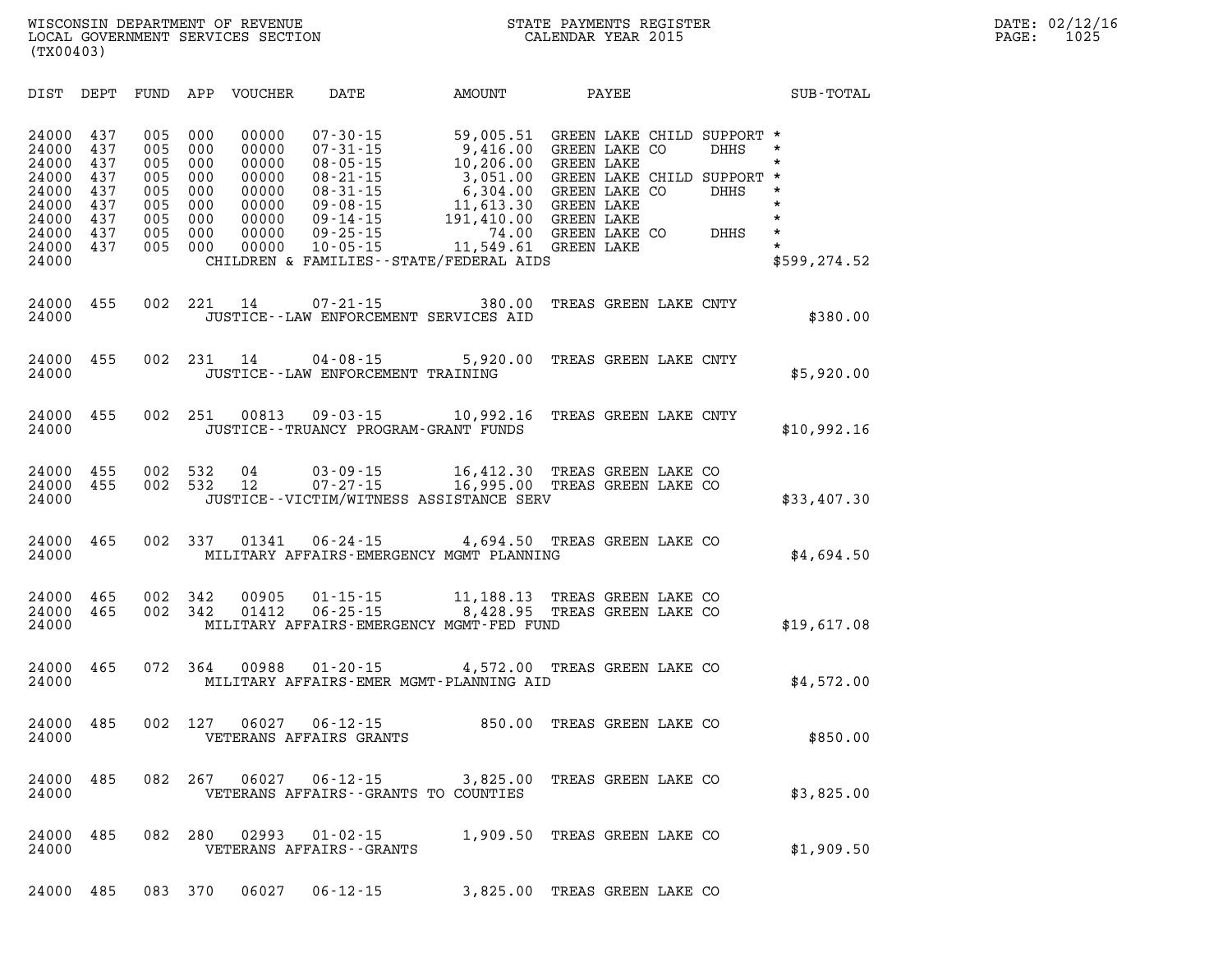| (TX00403)                                                                                                                                                              |                                                                                                       |                                                                                                                                  |                                                     |                                                                                                                                                       |                                      | WISCONSIN DEPARTMENT OF REVENUE<br>LOCAL GOVERNMENT SERVICES SECTION THE STATE PAYMENTS REGIST<br>(TYAOAA2)<br>STATE PAYMENTS REGISTER | $R = \frac{1}{2}$ | DATE: 02/12/16<br>$\mathtt{PAGE}$ :<br>1026 |  |
|------------------------------------------------------------------------------------------------------------------------------------------------------------------------|-------------------------------------------------------------------------------------------------------|----------------------------------------------------------------------------------------------------------------------------------|-----------------------------------------------------|-------------------------------------------------------------------------------------------------------------------------------------------------------|--------------------------------------|----------------------------------------------------------------------------------------------------------------------------------------|-------------------|---------------------------------------------|--|
|                                                                                                                                                                        |                                                                                                       |                                                                                                                                  |                                                     |                                                                                                                                                       |                                      | DIST DEPT FUND APP VOUCHER DATE AMOUNT PAYEE                                                                                           |                   | SUB-TOTAL                                   |  |
|                                                                                                                                                                        |                                                                                                       |                                                                                                                                  |                                                     |                                                                                                                                                       |                                      | 24000 VETERANS AFFAIRS--GRANTS TO COUNTIES                                                                                             |                   | \$3,825.00                                  |  |
| 24000 505<br>24000<br>24000<br>24000<br>24000<br>24000<br>24000<br>24000<br>24000<br>24000<br>24000<br>24000<br>24000 505<br>24000                                     | 505<br>505<br>505<br>505<br>505<br>505<br>505<br>505<br>505<br>505<br>505                             | 002 155<br>002 155<br>002 155<br>002 155<br>002 155<br>002 155<br>002 155<br>002 155<br>002 155<br>002 155<br>002 155            | 002 155<br>002 155                                  | 60031<br>60098<br>60390<br>60390<br>60488<br>60488<br>60566<br>60566<br>60660<br>60660<br>60740<br>60818<br>60864                                     | DOA-HOUSING ASSISTANCE-FEDERAL FUNDS |                                                                                                                                        |                   | \$16,032.00                                 |  |
| 24000 505<br>24000<br>24000<br>24000<br>24000<br>24000<br>24000<br>24000<br>24000<br>24000<br>24000<br>24000<br>24000<br>24000<br>24000<br>24000<br>24000 505<br>24000 | 505<br>505<br>505<br>505<br>505<br>505<br>505<br>505<br>505<br>505<br>505<br>505<br>505<br>505<br>505 | 035 371<br>035 371<br>035 371<br>035 371<br>035 371<br>035 371<br>035 371<br>035 371<br>035 371<br>035 371<br>035 371<br>035 371 | 035 371<br>035 371<br>035 371<br>035 371<br>035 371 | 60031<br>60098<br>60390<br>60390<br>60390<br>60488<br>60488<br>60488<br>60566<br>60566<br>60566<br>60660<br>60660<br>60660<br>60740<br>60818<br>60864 | DOA--PUBLIC BENEFITS FUND            |                                                                                                                                        |                   | \$11,573.00                                 |  |
| 24000 505<br>24000 505<br>24000                                                                                                                                        |                                                                                                       | 089 166                                                                                                                          | 089 166                                             | 04918<br>09095                                                                                                                                        | DOA--LAND INFORMATION FUND           | 01-21-15 1,000.00 TREAS GREEN LAKE CO<br>06-23-15 70,024.00 TREAS GREEN LAKE CO                                                        |                   | \$71,024.00                                 |  |
| 24000                                                                                                                                                                  | 24000 835                                                                                             |                                                                                                                                  |                                                     |                                                                                                                                                       | REVENUE--STATE SHARED REVENUES       | 002 105 43571 07-27-15 16,164.89 TREAS GREEN LAKE CO                                                                                   |                   | \$16, 164.89                                |  |
| 24000                                                                                                                                                                  | 24000 835                                                                                             |                                                                                                                                  |                                                     |                                                                                                                                                       | REVENUE--EXEMPT COMPUTER AID         | 002 109 01024 07-27-15 12,485.00 TREAS GREEN LAKE CO                                                                                   |                   | \$12,485.00                                 |  |
|                                                                                                                                                                        |                                                                                                       |                                                                                                                                  |                                                     |                                                                                                                                                       |                                      | 24000 835 002 302 10034 07-27-15 3,046,886.88 TREAS GREEN LAKE CO                                                                      |                   |                                             |  |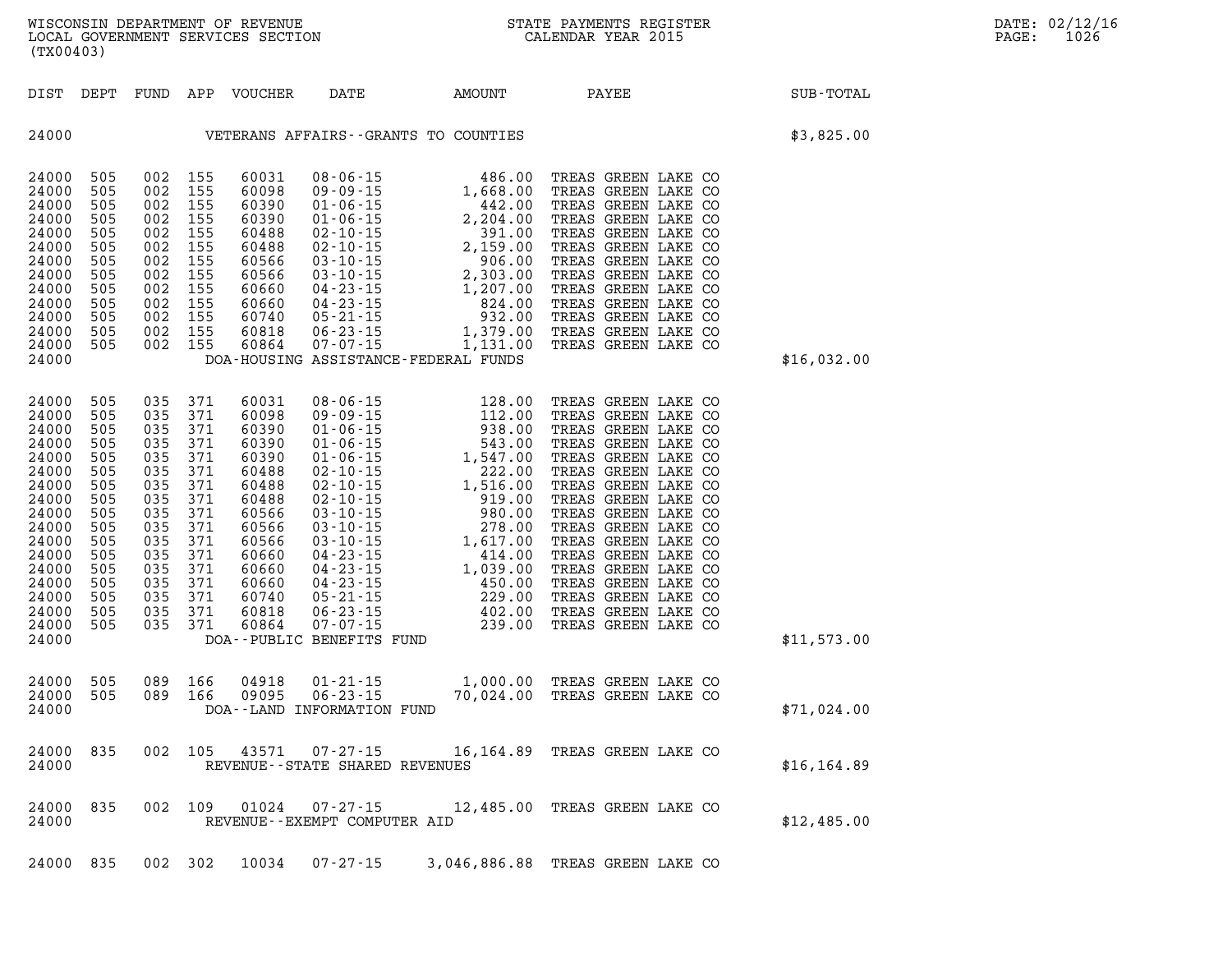| (TX00403)               |            |            |            | WISCONSIN DEPARTMENT OF REVENUE<br>LOCAL GOVERNMENT SERVICES SECTION |                                                                  |                                          | STATE PAYMENTS REGISTER<br>CALENDAR YEAR 2015 | DATE: 02/12/16<br>1027<br>PAGE: |  |
|-------------------------|------------|------------|------------|----------------------------------------------------------------------|------------------------------------------------------------------|------------------------------------------|-----------------------------------------------|---------------------------------|--|
| DIST                    | DEPT       | FUND       | APP        | VOUCHER                                                              | DATE                                                             | AMOUNT                                   | PAYEE                                         | SUB-TOTAL                       |  |
| 24000<br>24000          | 835        | 002        | 302        | 11034                                                                | 07-27-15                                                         | REVENUE-FIRST DOLLAR/SCHOOL LEVY CREDITS | 635,064.68 TREAS GREEN LAKE CO                | \$3,681,951.56                  |  |
| 24000<br>24000<br>24000 | 835<br>835 | 021<br>021 | 363<br>363 | CR013<br>37173                                                       | $08 - 21 - 15$<br>$03 - 23 - 15$<br>REVENUE - - LOTTERY CREDIT - | 120.46<br>588,935.74                     | TREAS GREEN LAKE<br>TREAS GREEN LAKE CO       | \$589,056.20                    |  |
| 24000                   |            |            |            |                                                                      | DISTRICT TOTAL APPROPRIATIONS                                    |                                          |                                               | \$6,286,919.40                  |  |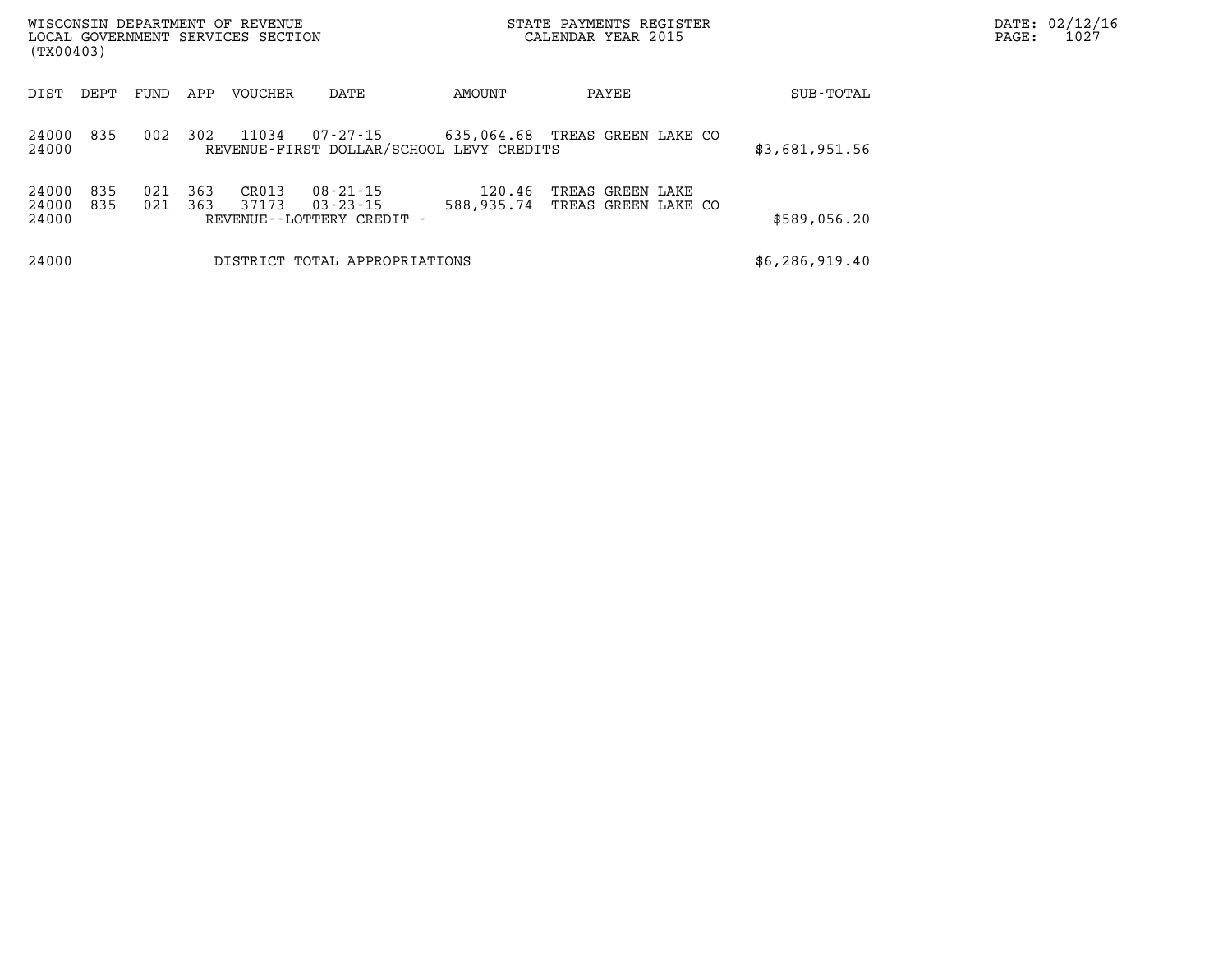| WISCONSIN DEPARTMENT OF REVENUE<br>LOCAL GOVERNMENT SERVICES SECTION<br>(TX00403) |                          |                          |                                  |                                                                | STATE PAYMENTS REGISTER<br>CALENDAR YEAR 2015                                               |                                                                      | PAGE:       | DATE: 02/12/16<br>1028 |  |
|-----------------------------------------------------------------------------------|--------------------------|--------------------------|----------------------------------|----------------------------------------------------------------|---------------------------------------------------------------------------------------------|----------------------------------------------------------------------|-------------|------------------------|--|
| DIST<br>DEPT                                                                      | FUND                     |                          | APP VOUCHER                      | DATE                                                           | AMOUNT                                                                                      | PAYEE                                                                | SUB-TOTAL   |                        |  |
| 24002<br>165<br>24002                                                             |                          |                          |                                  |                                                                | SAFETY/PROF SERV--FIRE INSURANCE DUES                                                       | 002 225 00633 06-25-15 3,717.51 TREAS TN BERLIN                      | \$3,717.51  |                        |  |
| 24002<br>370<br>24002<br>370<br>24002                                             | 012<br>012               | 579<br>579               | 20264<br>20264                   | $04 - 03 - 15$<br>04-03-15                                     | 55.09<br>13.86<br>NAT RESOURCES--AIDS IN LIEU OF TAXES                                      | TREAS TN BERLIN<br>TREAS TN BERLINY                                  | \$68.95     |                        |  |
| 24002<br>395<br>24002<br>395<br>24002<br>395<br>24002<br>395<br>24002             | 011<br>011<br>011<br>011 | 191<br>191<br>191<br>191 | 38636<br>46636<br>54636<br>66636 | $01 - 05 - 15$<br>04-06-15<br>$07 - 06 - 15$<br>$10 - 05 - 15$ | 16,614.09<br>16,614.09<br>16,614.09<br>16,614.09<br>TRANSPORTATION--GENERAL TRANSP AIDS-GTA | TOWN OF BERLIN<br>TOWN OF BERLIN<br>TOWN OF BERLIN<br>TOWN OF BERLIN | \$66,456.36 |                        |  |
| 24002<br>435<br>24002                                                             | 005                      | 162                      | 01DHS                            |                                                                | 09-11-15 6,079.91 BERLIN EMS<br>HS--AMBULANCE FUNDING ASSISTANCE GRANTS                     |                                                                      | \$6,079.91  |                        |  |
| 835<br>24002<br>24002                                                             |                          |                          |                                  | REVENUE--STATE SHARED REVENUES                                 |                                                                                             | 002 105 43555 07-27-15 2,100.82 TREAS TN BERLIN                      | \$2,100.82  |                        |  |
| 24002                                                                             |                          |                          |                                  | DISTRICT TOTAL APPROPRIATIONS                                  |                                                                                             |                                                                      | \$78,423.55 |                        |  |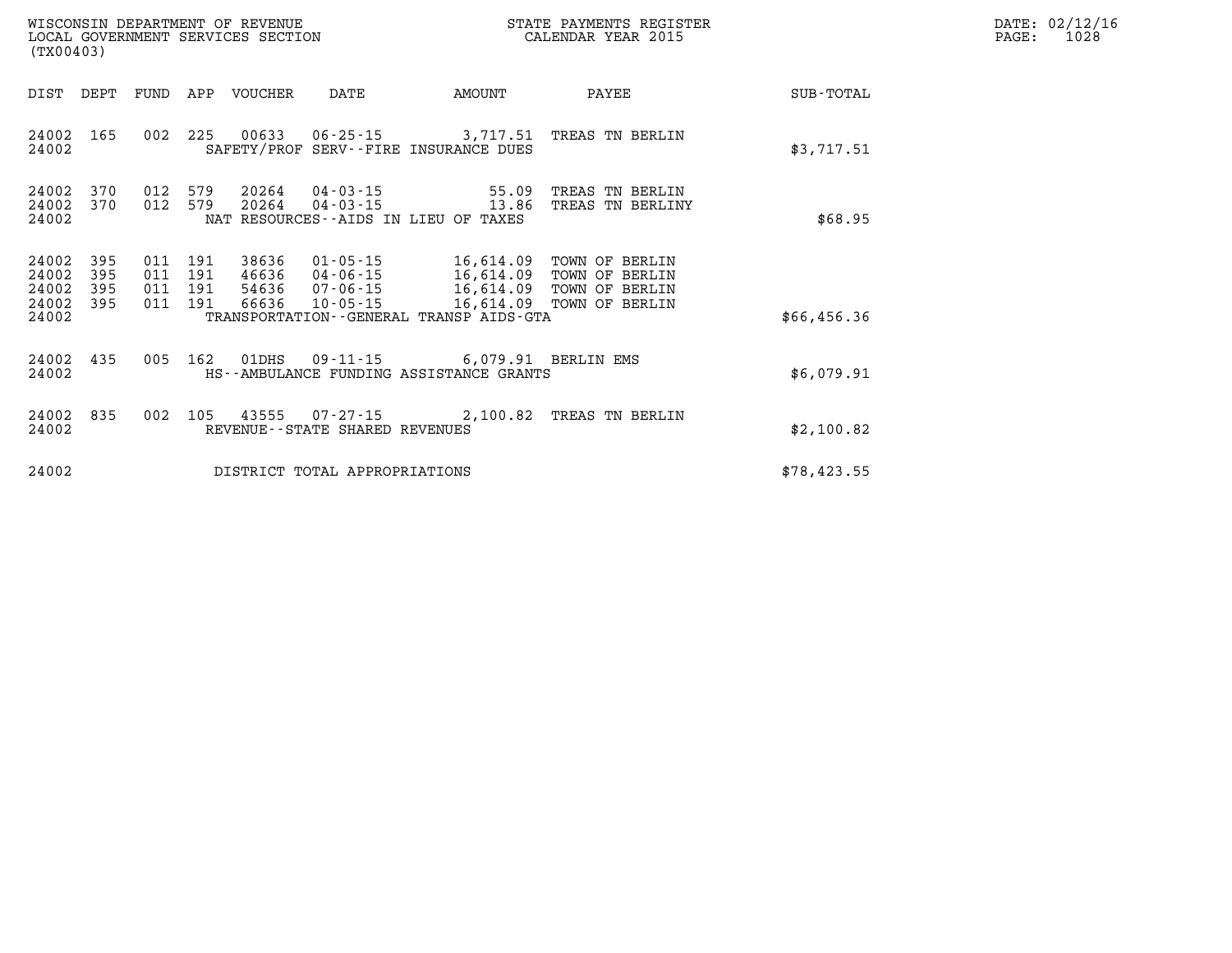| (TX00403)                                        |           |                                          |         | WISCONSIN DEPARTMENT OF REVENUE<br>LOCAL GOVERNMENT SERVICES SECTION |                                                             |                                          | STATE PAYMENTS REGISTER<br>CALENDAR YEAR 2015                                                                                                                                                                  |               | DATE: 02/12/16<br>$\mathtt{PAGE:}$<br>1029 |
|--------------------------------------------------|-----------|------------------------------------------|---------|----------------------------------------------------------------------|-------------------------------------------------------------|------------------------------------------|----------------------------------------------------------------------------------------------------------------------------------------------------------------------------------------------------------------|---------------|--------------------------------------------|
|                                                  |           |                                          |         |                                                                      | DIST DEPT FUND APP VOUCHER DATE AMOUNT                      |                                          | PAYEE                                                                                                                                                                                                          | SUB-TOTAL     |                                            |
| 24004 165<br>24004                               |           | 002 225                                  |         | 00634                                                                | SAFETY/PROF SERV--FIRE INSURANCE DUES                       |                                          | 06-25-15 10,576.83 TREAS TN BROOKLYN                                                                                                                                                                           | \$10,576.83   |                                            |
| 24004                                            | 24004 370 |                                          | 000 001 | 01DNR                                                                |                                                             | NAT RESOURCES-SEVERANCE/YIELD/WITHDRAWAL |                                                                                                                                                                                                                | \$315.54      |                                            |
| 24004 370<br>24004 370                           |           | 002 503<br>002 503                       |         | 17968<br>17968                                                       | $01 - 30 - 15$                                              | $01 - 30 - 15$ 55.17                     | TREAS TN BROOKLYN<br>5,327.97 TREAS TN BROOKLYN<br>601.37 TOWN SHARE                                                                                                                                           |               |                                            |
| 24004                                            |           |                                          |         |                                                                      | NAT RESOURCES--AIDS IN LIEU OF TAXES                        |                                          |                                                                                                                                                                                                                | \$5,383.14    |                                            |
| 24004                                            | 24004 370 |                                          | 012 571 |                                                                      |                                                             | NAT RESOURCES--FOREST CROP/MFL/CO FOREST | 38957  06-02-15  46.40  TREAS TN BROOKLYN                                                                                                                                                                      | \$46.40       |                                            |
| 24004                                            | 24004 370 |                                          | 012 579 |                                                                      | NAT RESOURCES -- AIDS IN LIEU OF TAXES                      |                                          | 20265  04-03-15  11.44  TREAS TN BROOKLYN                                                                                                                                                                      | \$11.44       |                                            |
| 24004 370<br>24004                               |           |                                          |         | 074 670 42607                                                        | NAT RESOURCES - - RU RECYCLING GRANT                        |                                          | 05-29-15 2,580.04 TREAS TN BROOKLYN                                                                                                                                                                            | \$2,580.04    |                                            |
| 24004 395<br>24004 395<br>24004 395<br>24004 395 |           | 011 191<br>011 191<br>011 191<br>011 191 |         |                                                                      |                                                             |                                          | 38637 01-05-15 26,044.15 TOWN OF BROOKLYN<br>46637 04-06-15 26,044.15 TOWN OF BROOKLYN<br>54637 07-06-15 26,044.15 TOWN OF BROOKLYN<br>66637 10-05-15 26,044.17 TOWN OF BROOKLYN<br>26,044.17 TOWN OF BROOKLYN |               |                                            |
| 24004                                            |           |                                          |         |                                                                      |                                                             | TRANSPORTATION--GENERAL TRANSP AIDS-GTA  |                                                                                                                                                                                                                | \$104, 176.62 |                                            |
| 24004                                            | 24004 835 |                                          |         |                                                                      | 002 105 43556 07-27-15<br>REVENUE - - STATE SHARED REVENUES |                                          | 4,027.85 TREAS TN BROOKLYN                                                                                                                                                                                     | \$4,027.85    |                                            |
| 24004                                            | 24004 835 |                                          | 002 109 |                                                                      | $02593$ $07 - 27 - 15$<br>REVENUE--EXEMPT COMPUTER AID      |                                          | 137.00 TREAS TN BROOKLYN                                                                                                                                                                                       | \$137.00      |                                            |
| 24004                                            | 24004 835 |                                          |         | 021 363 35655                                                        | $03 - 23 - 15$<br>REVENUE--LOTTERY CREDIT -                 |                                          | 1,884.73 TREAS TN BROOKLYN                                                                                                                                                                                     | \$1,884.73    |                                            |
| 24004                                            |           |                                          |         |                                                                      | DISTRICT TOTAL APPROPRIATIONS                               |                                          |                                                                                                                                                                                                                | \$129, 139.59 |                                            |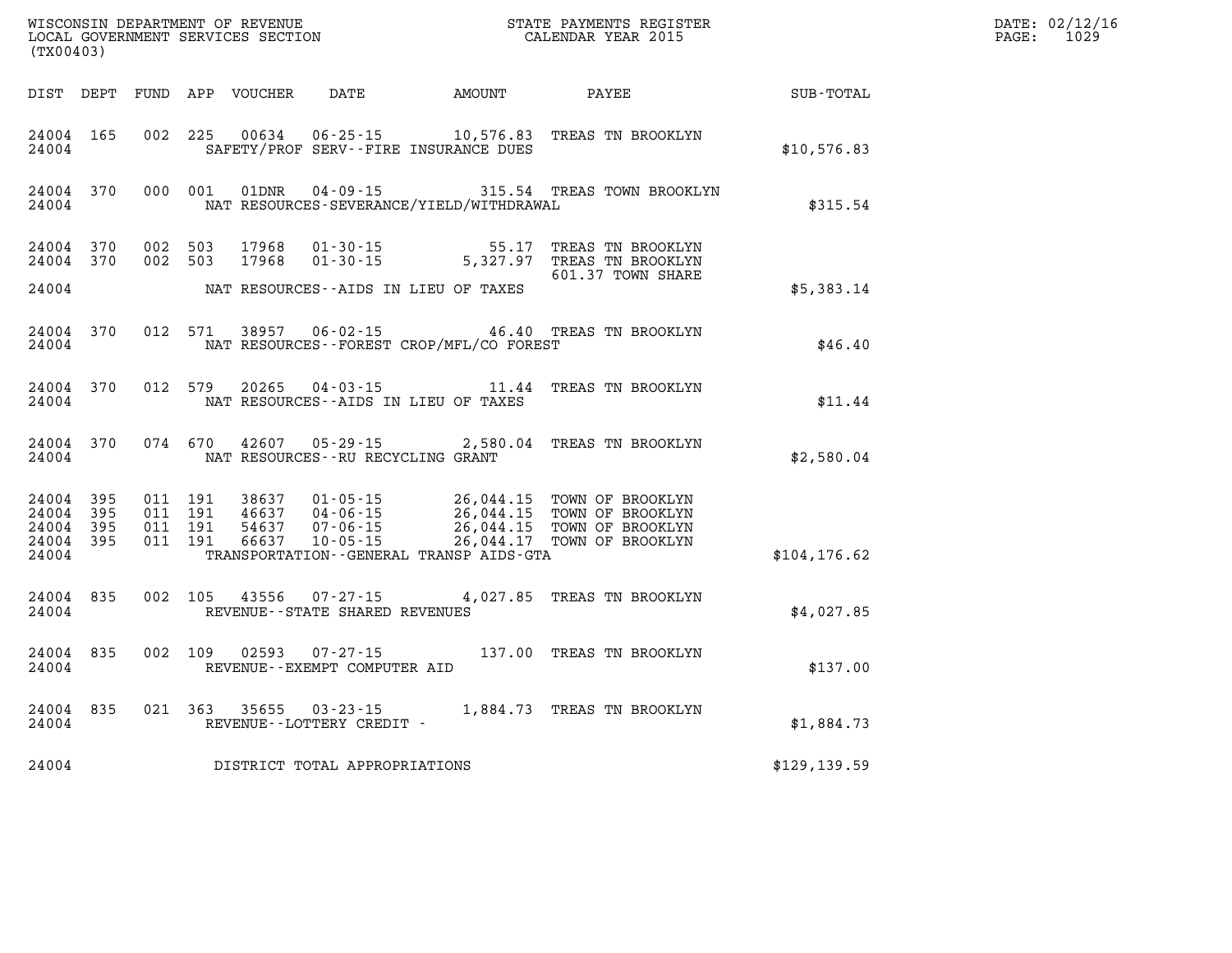| DATE: | 02/12/16 |
|-------|----------|
| PAGE: | 1030     |

| (TX00403)                                                 |                    |         |               |                                     |                                              |                                                                                                                                                                                                                                                                                                                                                            | $\mathbb{R}^n$                                         | DATE: 02/12/1<br>PAGE:<br>1030 |
|-----------------------------------------------------------|--------------------|---------|---------------|-------------------------------------|----------------------------------------------|------------------------------------------------------------------------------------------------------------------------------------------------------------------------------------------------------------------------------------------------------------------------------------------------------------------------------------------------------------|--------------------------------------------------------|--------------------------------|
|                                                           |                    |         |               |                                     |                                              |                                                                                                                                                                                                                                                                                                                                                            | DIST DEPT FUND APP VOUCHER DATE AMOUNT PAYEE SUB-TOTAL |                                |
| 24006 165<br>24006                                        |                    |         |               |                                     | SAFETY/PROF SERV--FIRE INSURANCE DUES        | 002 225 00635 06-25-15 9,091.46 TREAS TN GREEN LAKE                                                                                                                                                                                                                                                                                                        | \$9,091.46                                             |                                |
|                                                           | 24006 370          |         |               |                                     | 24006 MAT RESOURCES--AIDS IN LIEU OF TAXES   | 002 503 17969 01-30-15 1,801.40 TREAS TN GREEN LAKE<br>117.50 TOWN SHARE                                                                                                                                                                                                                                                                                   | \$1,801.40                                             |                                |
|                                                           |                    |         |               |                                     |                                              |                                                                                                                                                                                                                                                                                                                                                            |                                                        |                                |
| 24006                                                     | 24006 370          | 012 571 |               |                                     | NAT RESOURCES--FOREST CROP/MFL/CO FOREST     | 38958  06-02-15  4.00 TREAS TN GREEN LAKE                                                                                                                                                                                                                                                                                                                  | \$4.00                                                 |                                |
| 24006 370<br>24006 370<br>24006 370<br>24006 370<br>24006 |                    |         |               |                                     | NAT RESOURCES--AIDS IN LIEU OF TAXES         | $\begin{array}{cccc} 012 & 579 & 20266 & 04\cdot 03\cdot 15 & .64 & \text{TREAS TN GREEN LAKE} \\ 012 & 579 & 20266 & 04\cdot 03\cdot 15 & .10 & \text{TREAS TN GREEN LAKE} \\ 012 & 579 & 20266 & 04\cdot 03\cdot 15 & .40 & \text{TREAS TN GREEN LAKE} \\ 012 & 579 & 20266 & 04\cdot 03\cdot 15 & .94\cdot 83 & \text{TREAS TN GREEN LAKE} \end{array}$ | \$101.97                                               |                                |
|                                                           | 24006 370<br>24006 |         |               | NAT RESOURCES -- RU RECYCLING GRANT |                                              | 074 670 42608 05-29-15 994.76 TREAS TN GREEN LAKE                                                                                                                                                                                                                                                                                                          | \$994.76                                               |                                |
| 24006<br>24006 395<br>24006 395<br>24006 395<br>24006     | 395                |         |               |                                     | TRANSPORTATION - - GENERAL TRANSP AIDS - GTA | $\begin{array}{cccc} 011 & 191 & 38638 & 01\cdot 05\cdot 15 & 29,016.85 & \text{TOWN OF GREEN LAKE} \\ 011 & 191 & 46638 & 04\cdot 06\cdot 15 & 29,016.85 & \text{TOWN OF GREEN LAKE} \\ 011 & 191 & 54638 & 07\cdot 06\cdot 15 & 29,016.85 & \text{TOWN OF GREEN LAKE} \\ 011 & 191 & 66638 & 10\cdot 05\cdot 15 & 29,016.87 & \text{TOWN OF GREEN$       | \$116,067.42                                           |                                |
| 24006 835<br>24006                                        |                    |         |               | REVENUE--STATE SHARED REVENUES      |                                              | 002 105 43557 07-27-15 3,778.50 TREAS TN GREEN LAKE                                                                                                                                                                                                                                                                                                        | \$3,778.50                                             |                                |
| 24006 835<br>24006                                        |                    |         |               | REVENUE--EXEMPT COMPUTER AID        |                                              | 002 109 02594 07-27-15 8.00 TREAS TN GREEN LAKE                                                                                                                                                                                                                                                                                                            | \$8.00                                                 |                                |
| 24006                                                     | 24006 835          |         | 002 501 00002 |                                     | DOA-PAYMENT FOR MUNICIPAL SERVICES AID       | 02-02-15 74.24 TREAS TN GREEN LAKE                                                                                                                                                                                                                                                                                                                         | \$74.24                                                |                                |
| 24006                                                     |                    |         |               | DISTRICT TOTAL APPROPRIATIONS       |                                              |                                                                                                                                                                                                                                                                                                                                                            | \$131,921.75                                           |                                |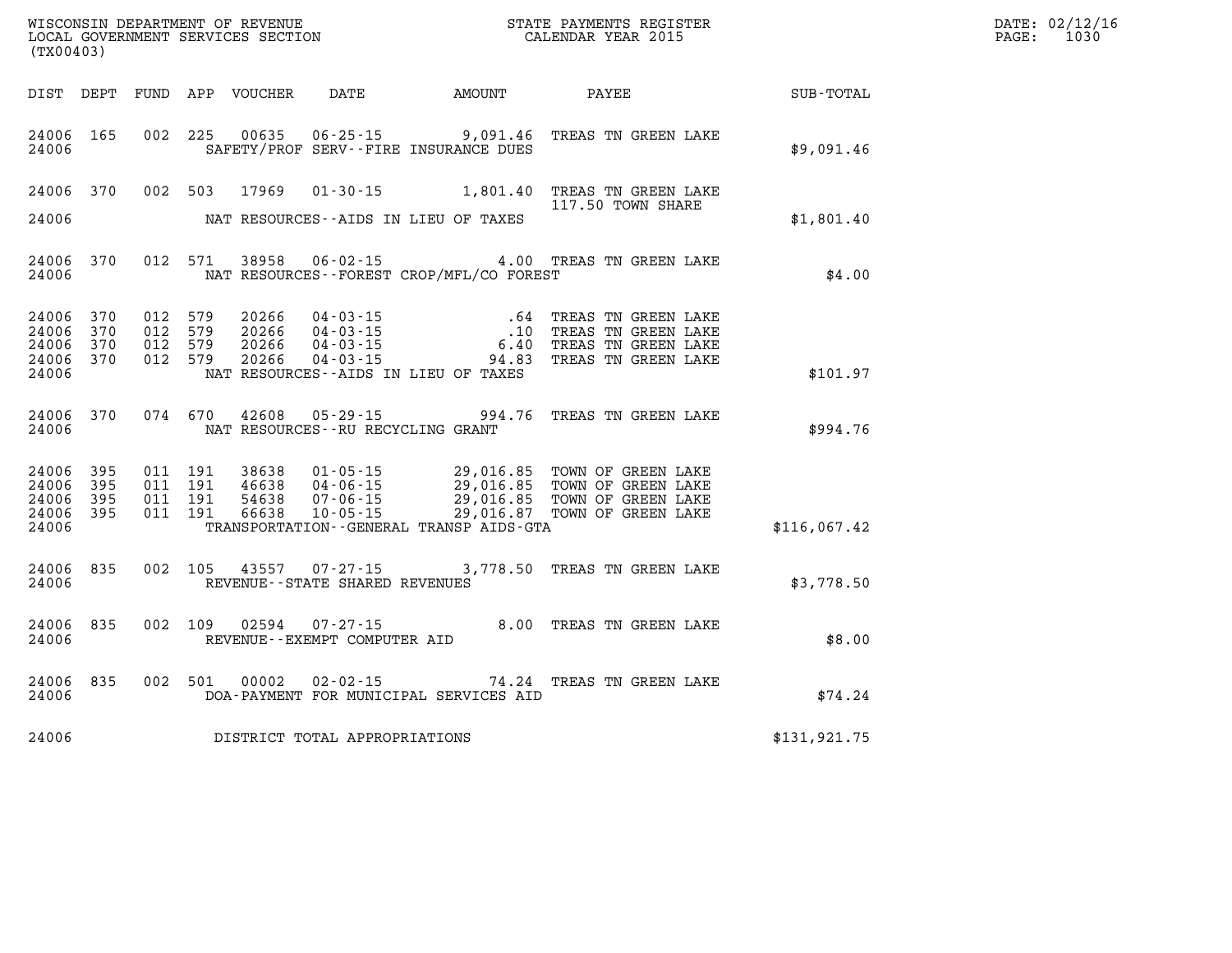| WISCONSIN DEPARTMENT OF REVENUE   | PAYMENTS REGISTER<br>STATE |      | DATE: 02/12/16 |
|-----------------------------------|----------------------------|------|----------------|
| LOCAL GOVERNMENT SERVICES SECTION | CALENDAR YEAR 2015         | PAGE |                |

| (TX00403)                                 |                          |                          |                          |                                  |                                                                      |                                                                                         |                                                                              |             |
|-------------------------------------------|--------------------------|--------------------------|--------------------------|----------------------------------|----------------------------------------------------------------------|-----------------------------------------------------------------------------------------|------------------------------------------------------------------------------|-------------|
| DIST                                      | DEPT                     | FUND                     | APP                      | VOUCHER DATE                     |                                                                      | AMOUNT                                                                                  | <b>PAYEE</b>                                                                 | SUB-TOTAL   |
| 24008<br>24008                            | 165                      | 002                      | 225                      | 00636                            |                                                                      | $06 - 25 - 15$ 1, 779.76<br>SAFETY/PROF SERV--FIRE INSURANCE DUES                       | TREAS TN KINGSTON                                                            | \$1,779.76  |
| 24008<br>24008                            | 370                      | 002                      | 503                      | 17507                            | $01 - 12 - 15$                                                       | NAT RESOURCES -- AIDS IN LIEU OF TAXES                                                  | 446.19 TREAS TN KINGSTON<br>77.27 TOWN SHARE                                 | \$446.19    |
| 24008<br>24008                            | 370                      | 012                      | 571                      | 38959                            | $06 - 02 - 15$                                                       | NAT RESOURCES - - FOREST CROP/MFL/CO FOREST                                             | 77.31 TREAS TN KINGSTON                                                      | \$77.31     |
| 24008<br>24008<br>24008                   | 370<br>370               | 012<br>012               | 579<br>579               | 20267<br>20267                   | $04 - 03 - 15$                                                       | 04 - 03 - 15 720.74<br>04 - 03 - 15 1,824.76<br>NAT RESOURCES -- AIDS IN LIEU OF TAXES  | 720.74 TREAS TN KINGSTON<br>TREAS TN KINGSTON                                | \$2,545.50  |
| 24008<br>24008                            | 370                      | 074                      | 670                      | 42609                            | $05 - 29 - 15$<br>NAT RESOURCES -- RU RECYCLING GRANT                | 2,897.89                                                                                | TREAS TN KINGSTON                                                            | \$2,897.89  |
| 24008<br>24008<br>24008<br>24008<br>24008 | 395<br>395<br>395<br>395 | 011<br>011<br>011<br>011 | 191<br>191<br>191<br>191 | 38639<br>46639<br>54639<br>66639 | $01 - 05 - 15$<br>$04 - 06 - 15$<br>$07 - 06 - 15$<br>$10 - 05 - 15$ | 9,710.82<br>9,710.82<br>9,710.82<br>9,710.82<br>TRANSPORTATION--GENERAL TRANSP AIDS-GTA | TOWN OF KINGSTON<br>TOWN OF KINGSTON<br>TOWN OF KINGSTON<br>TOWN OF KINGSTON | \$38,843.28 |
| 24008<br>24008                            | 395                      | 011                      | 278                      | 61946                            |                                                                      | 10-02-15 11,746.03<br>TRANSPORTATION - - LRIP/TRIP/MSIP GRANTS                          | TREAS TN KINGSTON                                                            | \$11,746.03 |
| 24008<br>24008                            | 835                      | 002                      | 105                      | 43558                            | REVENUE - - STATE SHARED REVENUES                                    |                                                                                         | 07-27-15 6,135.32 TREAS TN KINGSTON                                          | \$6,135.32  |
| 24008<br>24008                            | 835                      | 002                      | 109                      | 02595                            | $07 - 27 - 15$<br>REVENUE--EXEMPT COMPUTER AID                       |                                                                                         | 14.00 TREAS TN KINGSTON                                                      | \$14.00     |
| 24008                                     |                          |                          |                          |                                  | DISTRICT TOTAL APPROPRIATIONS                                        |                                                                                         |                                                                              | \$64,485.28 |

WISCONSIN DEPARTMENT OF REVENUE **STATE PAYMENTS REGISTER** LOCAL GOVERNMENT SERVICES SECTION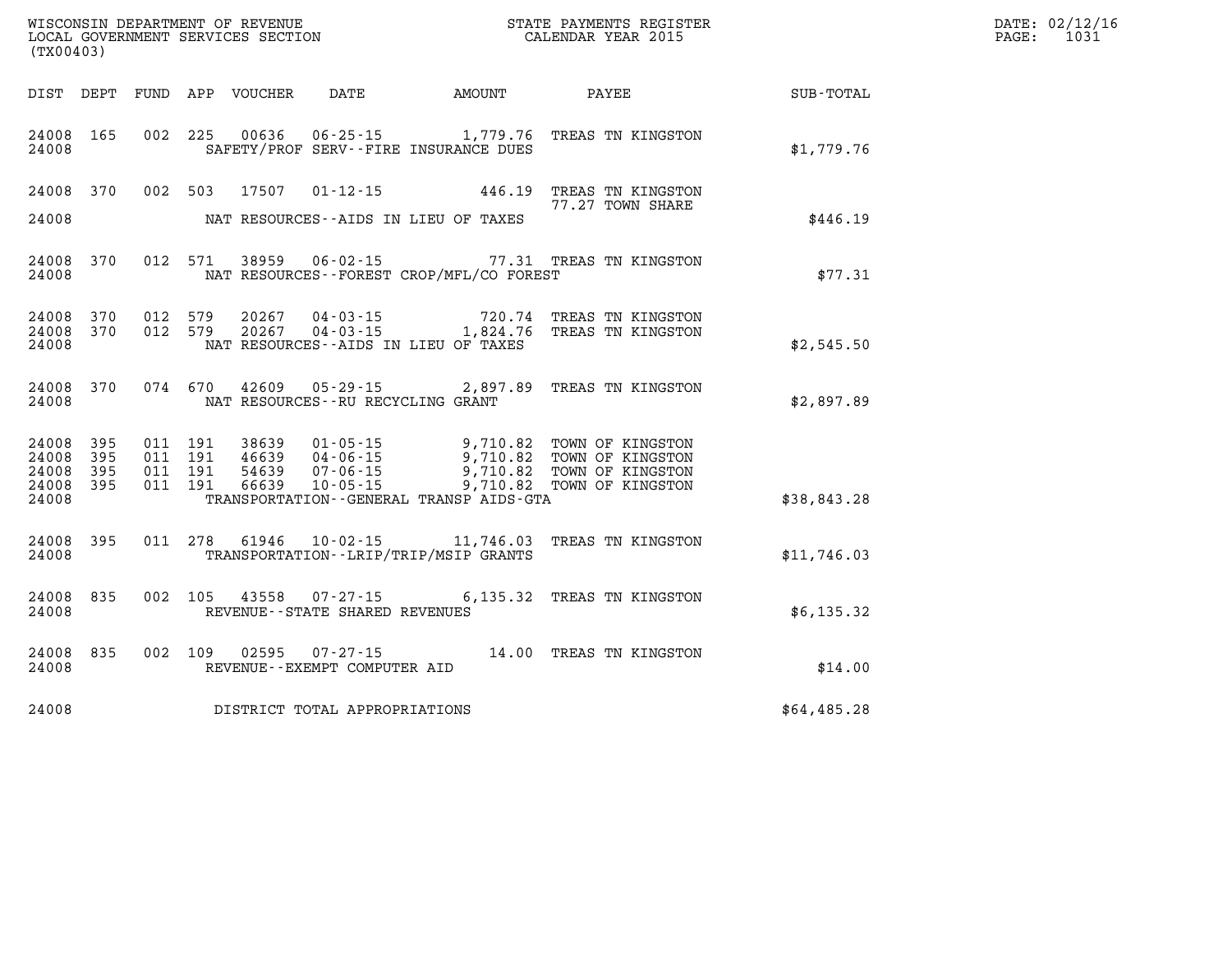| WISCONSIN DEPARTMENT OF REVENUE<br>LOCAL GOVERNMENT SERVICES SECTION<br>(TX00403) |  |                    |                    |                                  |                                                             |                                                                       | STATE PAYMENTS REGISTER<br>CALENDAR YEAR 2015                                                                                 |             | DATE: 02/12/16<br>PAGE:<br>1032 |
|-----------------------------------------------------------------------------------|--|--------------------|--------------------|----------------------------------|-------------------------------------------------------------|-----------------------------------------------------------------------|-------------------------------------------------------------------------------------------------------------------------------|-------------|---------------------------------|
| DIST DEPT                                                                         |  |                    |                    | FUND APP VOUCHER                 | DATE                                                        | AMOUNT                                                                | PAYEE                                                                                                                         | SUB-TOTAL   |                                 |
| 24010 165<br>24010                                                                |  |                    |                    |                                  |                                                             | SAFETY/PROF SERV--FIRE INSURANCE DUES                                 | 002 225 00637 06-25-15 1,740.21 TREAS TN MACKFORD                                                                             | \$1,740.21  |                                 |
| 24010 370<br>24010 370<br>24010                                                   |  | 012 579<br>012 579 |                    |                                  | 20268 04-03-15                                              | 20268 04-03-15 67.32<br>25.50<br>NAT RESOURCES--AIDS IN LIEU OF TAXES | TREAS TN MACKFORD<br>TREAS TN MACKFORD                                                                                        | \$92.82     |                                 |
| 24010 370<br>24010                                                                |  |                    |                    |                                  | NAT RESOURCES--RU RECYCLING GRANT                           |                                                                       | 074  670  42610  05-29-15  745.87  TREAS TN MACKFORD                                                                          | \$745.87    |                                 |
| 24010 395<br>24010 395<br>24010 395<br>24010 395<br>24010                         |  | 011 191<br>011 191 | 011 191<br>011 191 | 38640<br>46640<br>54640<br>66640 | 04-06-15<br>07-06-15<br>10-05-15                            | TRANSPORTATION--GENERAL TRANSP AIDS-GTA                               | 01-05-15 18,606.90 TOWN OF MACKFORD<br>18,606.90 TOWN OF MACKFORD<br>18,606.90 TOWN OF MACKFORD<br>18,606.90 TOWN OF MACKFORD | \$74,427.60 |                                 |
| 24010 835<br>24010                                                                |  |                    |                    |                                  | 002 105 43559 07-27-15<br>REVENUE - - STATE SHARED REVENUES |                                                                       | 2,621.37 TREAS TN MACKFORD                                                                                                    | \$2,621.37  |                                 |
| 24010 835<br>24010                                                                |  |                    |                    |                                  | 002 109 02596 07-27-15<br>REVENUE--EXEMPT COMPUTER AID      |                                                                       | 36.00 TREAS TN MACKFORD                                                                                                       | \$36.00     |                                 |
| 24010                                                                             |  |                    |                    |                                  | DISTRICT TOTAL APPROPRIATIONS                               |                                                                       |                                                                                                                               | \$79,663.87 |                                 |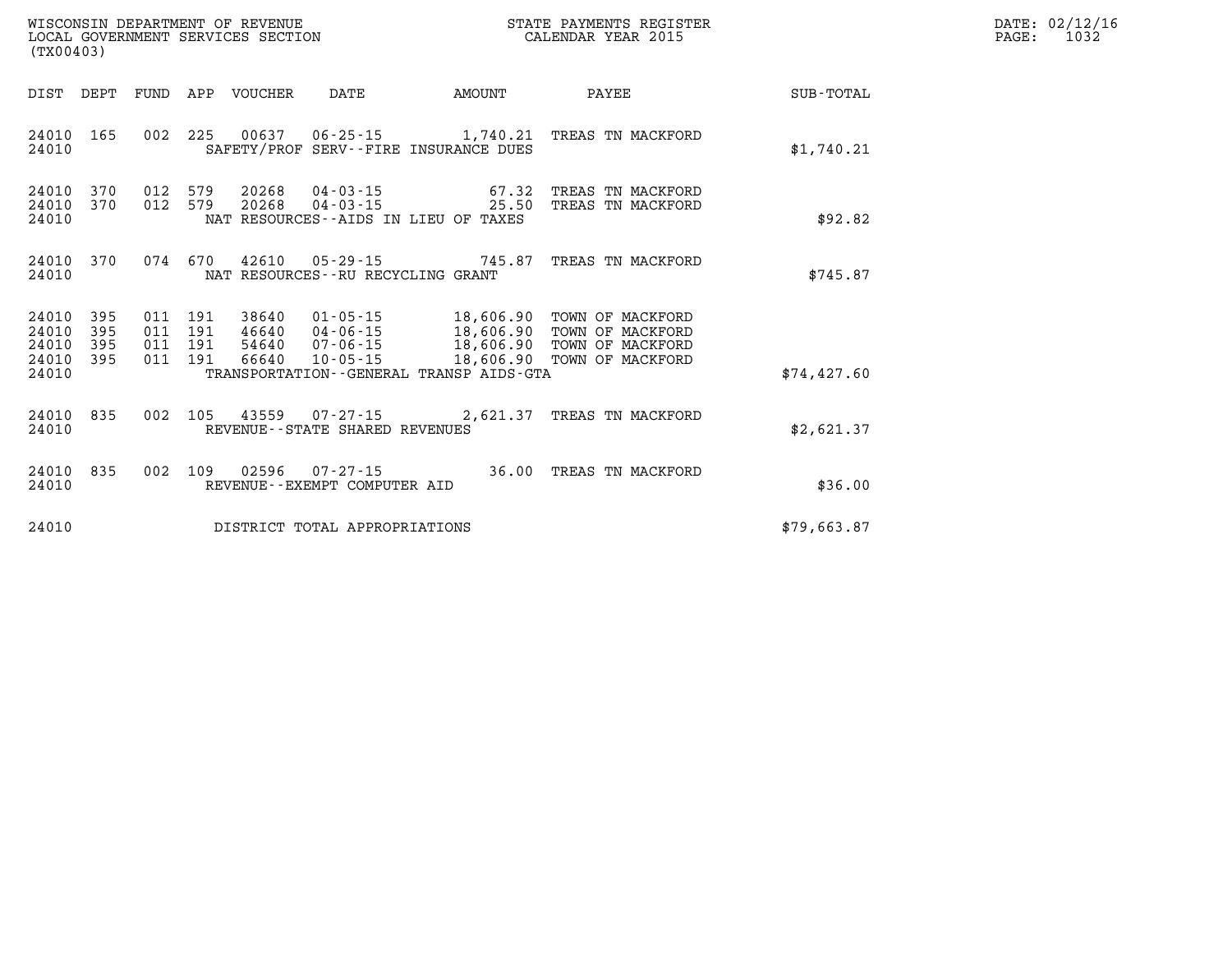| WISCONSIN DEPARTMENT OF REVENUE<br>LOCAL GOVERNMENT SERVICES SECTION<br>(TX00403) |  |  |  |                                 |                                                             |                                             | STATE PAYMENTS REGISTER<br>CALENDAR YEAR 2015                  |              | DATE: 02/12/16<br>PAGE: 1033 |
|-----------------------------------------------------------------------------------|--|--|--|---------------------------------|-------------------------------------------------------------|---------------------------------------------|----------------------------------------------------------------|--------------|------------------------------|
|                                                                                   |  |  |  | DIST DEPT FUND APP VOUCHER DATE |                                                             | AMOUNT                                      | PAYEE                                                          | SUB-TOTAL    |                              |
| 24012                                                                             |  |  |  |                                 |                                                             | SAFETY/PROF SERV--FIRE INSURANCE DUES       | 24012 165 002 225 00638 06-25-15 2,331.38 TREAS TN MANCHESTER  | \$2,331.38   |                              |
| 24012                                                                             |  |  |  |                                 |                                                             | NAT RESOURCES - - FOREST CROP/MFL/CO FOREST | 24012 370 012 571 38960 06-02-15 71.51 TREAS TN MANCHESTER     | \$71.51      |                              |
| 24012 370<br>24012                                                                |  |  |  |                                 |                                                             | NAT RESOURCES - - RU RECYCLING GRANT        | 074 670 42611 05-29-15 617.47 TREAS TN MANCHESTER              | \$617.47     |                              |
| 24012 395<br>24012 395<br>24012 395<br>24012 395<br>24012                         |  |  |  |                                 |                                                             | TRANSPORTATION--GENERAL TRANSP AIDS-GTA     |                                                                | \$81,804.30  |                              |
| 24012                                                                             |  |  |  |                                 |                                                             | TRANSPORTATION--LRIP/TRIP/MSIP GRANTS       | 24012 395 011 278 67690 12-01-15 11,534.32 TREAS TN MANCHESTER | \$11,534.32  |                              |
| 24012 835<br>24012                                                                |  |  |  |                                 | 002 105 43560 07-27-15<br>REVENUE - - STATE SHARED REVENUES |                                             | 5,034.52 TREAS TN MANCHESTER                                   | \$5.034.52   |                              |
| 24012 835<br>24012                                                                |  |  |  |                                 | REVENUE--EXEMPT COMPUTER AID                                |                                             | 002 109 02597 07-27-15 6.00 TREAS TN MANCHESTER                | \$6.00       |                              |
| 24012                                                                             |  |  |  |                                 | DISTRICT TOTAL APPROPRIATIONS                               |                                             |                                                                | \$101,399.50 |                              |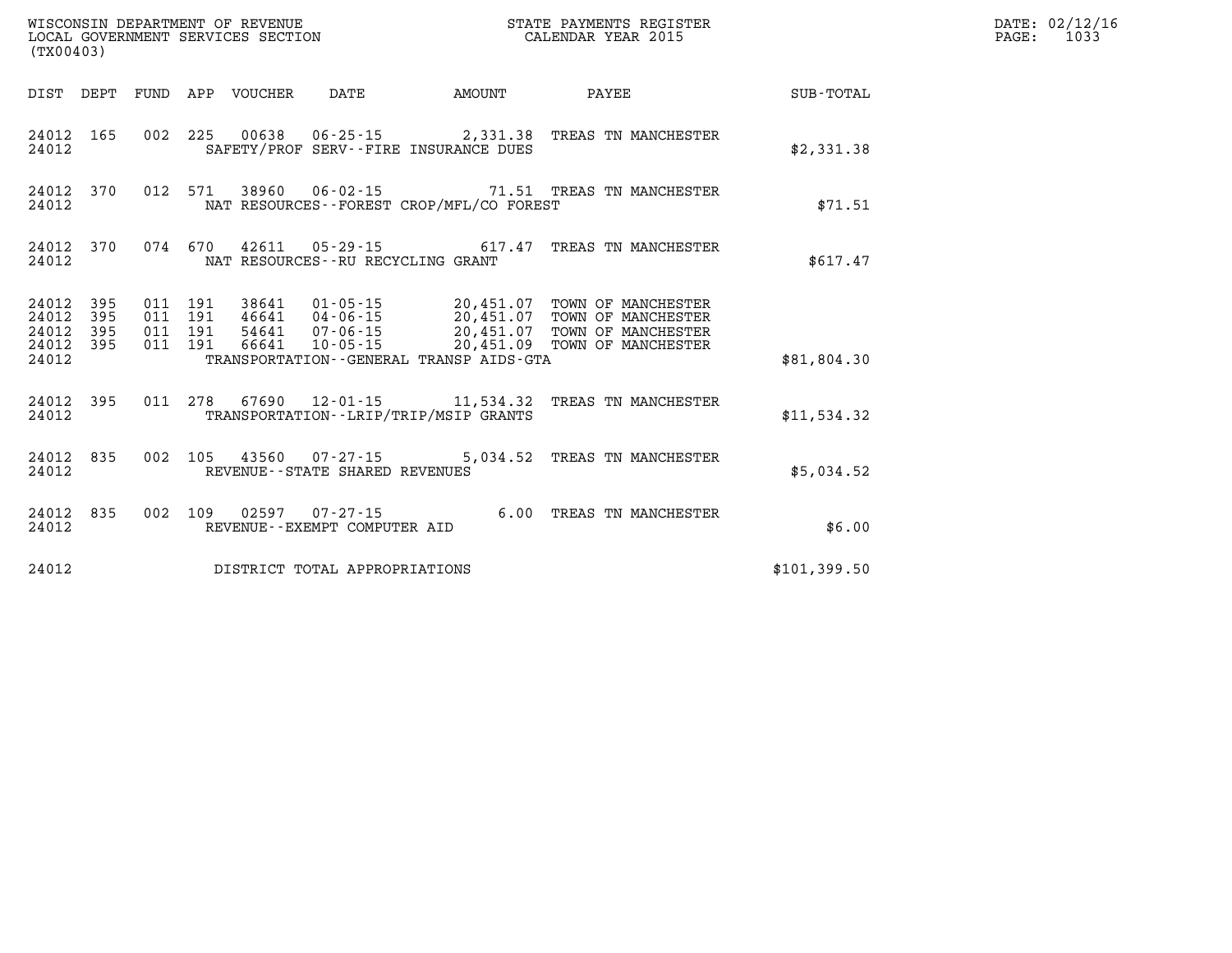| (TX00403)                                     |                     |                               |                               | WISCONSIN DEPARTMENT OF REVENUE<br>LOCAL GOVERNMENT SERVICES SECTION |                                                        |                                              | STATE PAYMENTS REGISTER<br>CALENDAR YEAR 2015                                                                                                                                                        |             | DATE: 02/12/16<br>$\mathtt{PAGE}$ :<br>1034 |
|-----------------------------------------------|---------------------|-------------------------------|-------------------------------|----------------------------------------------------------------------|--------------------------------------------------------|----------------------------------------------|------------------------------------------------------------------------------------------------------------------------------------------------------------------------------------------------------|-------------|---------------------------------------------|
|                                               |                     |                               |                               | DIST DEPT FUND APP VOUCHER                                           | DATE                                                   | <b>AMOUNT</b>                                | PAYEE                                                                                                                                                                                                | SUB-TOTAL   |                                             |
| 24014 165<br>24014                            |                     |                               | 002 225                       | 00639                                                                |                                                        | SAFETY/PROF SERV--FIRE INSURANCE DUES        | 06-25-15 2, 232.18 TREAS TN MARQUETTE                                                                                                                                                                | \$2,232.18  |                                             |
| 24014                                         | 24014 370           | 002 785                       |                               | 00021                                                                | NAT RESOURCES--FOREST ROAD PAYMENT                     |                                              | 08-17-15 20,000.00 TREAS TN MARQUETTE                                                                                                                                                                | \$20,000.00 |                                             |
| 24014                                         | 24014 370           | 012 571                       |                               | 38961                                                                |                                                        | NAT RESOURCES--FOREST CROP/MFL/CO FOREST     | 06-02-15 118.36 TREAS TN MARQUETTE                                                                                                                                                                   | \$118.36    |                                             |
| 24014 370<br>24014<br>24014 370<br>24014      | 370                 | 012 579<br>012 579<br>012 579 |                               | 20269<br>20269<br>20269                                              |                                                        | NAT RESOURCES - AIDS IN LIEU OF TAXES        | 04-03-15 64.97 TREAS TN MARQUETTE 04-03-15 850.54 TREAS TN MARQUETTE<br>04-03-15 1,382.90 TREAS TN MARQUETTE                                                                                         | \$2,298.41  |                                             |
| 24014                                         | 24014 370           | 074 670                       |                               | 42612                                                                | NAT RESOURCES - - RU RECYCLING GRANT                   |                                              | 05-29-15 266.33 TREAS TN MARQUETTE                                                                                                                                                                   | \$266.33    |                                             |
| 24014 395<br>24014<br>24014<br>24014<br>24014 | 395<br>- 395<br>395 | 011 191                       | 011 191<br>011 191<br>011 191 | 38642<br>46642<br>54642<br>66642                                     |                                                        | TRANSPORTATION - - GENERAL TRANSP AIDS - GTA | 01-05-15 13,624.87 TOWN OF MARQUETTE<br>04-06-15 13,624.87 TOWN OF MARQUETTE<br>07-06-15 13,624.87 TOWN OF MARQUETTE<br>07-06-15 13,624.87 TOWN OF MARQUETTE<br>10-05-15 13,624.89 TOWN OF MARQUETTE | \$54,499.50 |                                             |
| 24014 395<br>24014                            |                     |                               | 011 278                       | 68119                                                                |                                                        | TRANSPORTATION - - LRIP/TRIP/MSIP GRANTS     | 12-04-15 11,746.03 TREAS TN MARQUETTE                                                                                                                                                                | \$11,746.03 |                                             |
| 24014 835<br>24014                            |                     |                               | 002 105                       |                                                                      | REVENUE - - STATE SHARED REVENUES                      |                                              | 43561 07-27-15 885.41 TREAS TN MAROUETTE                                                                                                                                                             | \$885.41    |                                             |
| 24014 835<br>24014                            |                     |                               | 002 109                       | 02598                                                                | 07-27-15<br>REVENUE--EXEMPT COMPUTER AID               |                                              | 2.00 TREAS TN MARQUETTE                                                                                                                                                                              | \$2.00      |                                             |
| 24014 835<br>24014                            |                     |                               |                               |                                                                      | 021 363 35656 03-23-15<br>REVENUE - - LOTTERY CREDIT - |                                              | 1,233.06 TREAS TN MARQUETTE                                                                                                                                                                          | \$1,233.06  |                                             |
| 24014                                         |                     |                               |                               |                                                                      | DISTRICT TOTAL APPROPRIATIONS                          |                                              |                                                                                                                                                                                                      | \$93,281.28 |                                             |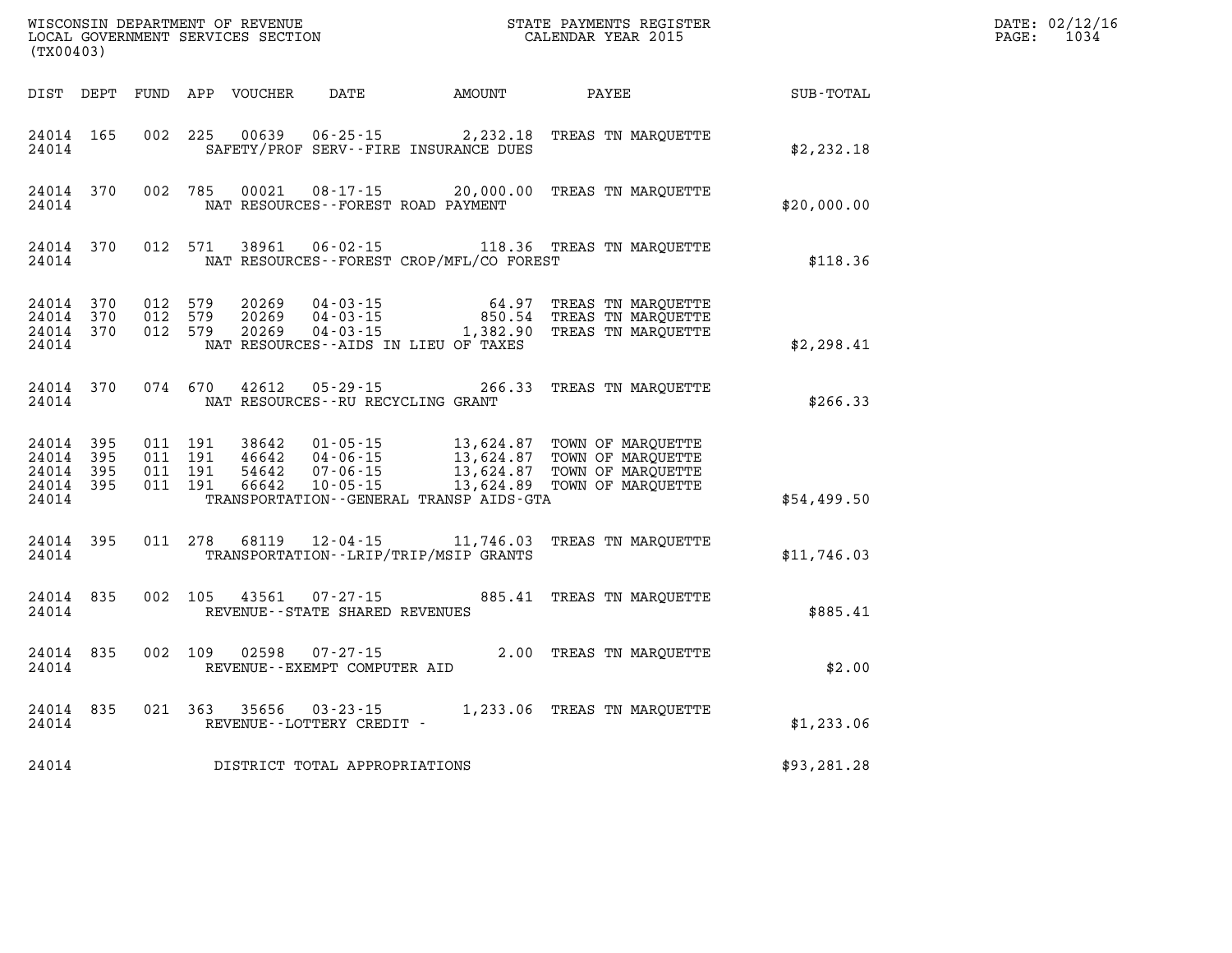| WISCONSIN DEPARTMENT OF REVENUE   | PAYMENTS REGISTER<br>3TATE | DATE: | 02/12/16 |
|-----------------------------------|----------------------------|-------|----------|
| LOCAL GOVERNMENT SERVICES SECTION | CALENDAR YEAR 2015         | PAGE  | 1035     |

| (TX00403)                                                 |                                                                                                                                                                                                                                                                 | LOCAL GOVERNMENT SERVICES SECTION CALENDAR YEAR 2015 | PAGE: | 1035 |
|-----------------------------------------------------------|-----------------------------------------------------------------------------------------------------------------------------------------------------------------------------------------------------------------------------------------------------------------|------------------------------------------------------|-------|------|
|                                                           | DIST DEPT FUND APP VOUCHER DATE AMOUNT PAYEE PAYER SUB-TOTAL                                                                                                                                                                                                    |                                                      |       |      |
| 24016 165<br>24016                                        | 002 225 00640 06-25-15 7,811.02 TREAS TN PRINCETON<br>SAFETY/PROF SERV--FIRE INSURANCE DUES                                                                                                                                                                     | \$7,811.02                                           |       |      |
| 24016 370<br>24016 370<br>24016                           | 000 001 01DNR 04-09-15  424.45 TREAS TOWN PRINCETON<br>000 001 05DNR 09-28-15  176.27 TREAS TOWN PRINCETON<br>NAT RESOURCES-SEVERANCE/YIELD/WITHDRAWAL                                                                                                          | \$600.72                                             |       |      |
| 24016                                                     | 24016 370 002 503 17508 01-12-15 1,289.53 TREAS TN PRINCETON<br>NAT RESOURCES--AIDS IN LIEU OF TAXES                                                                                                                                                            | 108.08 TOWN SHARE<br>\$1,289.53                      |       |      |
| 24016 370<br>24016                                        | 012 571 38962 06-02-15 121.80 TREAS TN PRINCETON<br>NAT RESOURCES--FOREST CROP/MFL/CO FOREST                                                                                                                                                                    | \$121.80                                             |       |      |
| 24016                                                     | 24016 370 012 579 20270 04-03-15 25.52 TREAS TN PRINCETON<br>NAT RESOURCES--AIDS IN LIEU OF TAXES                                                                                                                                                               | \$25.52                                              |       |      |
|                                                           | 24016 370 074 670 42613 05-29-15 1,582.11 TREAS TN PRINCETON<br>24016 MAT RESOURCES--RU RECYCLING GRANT                                                                                                                                                         | \$1,582.11                                           |       |      |
| 24016 395<br>24016 395<br>24016 395<br>24016 395<br>24016 | 011 191 38643 01-05-15 20,533.65 TOWN OF PRINCETON<br>011 191 46643 04-06-15 20,533.65 TOWN OF PRINCETON<br>011 191 54643 07-06-15 20,533.65 TOWN OF PRINCETON<br>011 191 66643 10-05-15 20,533.65 TOWN OF PRINCETON<br>TRANSPORTATION--GENERAL TRANSP AIDS-GTA | \$82,134.60                                          |       |      |
| 24016                                                     | 24016 835 002 105 43562 07-27-15 3,332.65 TREAS TN PRINCETON<br>REVENUE--STATE SHARED REVENUES                                                                                                                                                                  | \$3,332.65                                           |       |      |
| 24016                                                     | 24016 835 002 109 02599 07-27-15 184.00 TREAS TN PRINCETON<br>REVENUE--EXEMPT COMPUTER AID                                                                                                                                                                      | \$184.00                                             |       |      |
|                                                           | 24016 DISTRICT TOTAL APPROPRIATIONS                                                                                                                                                                                                                             | \$97,081.95                                          |       |      |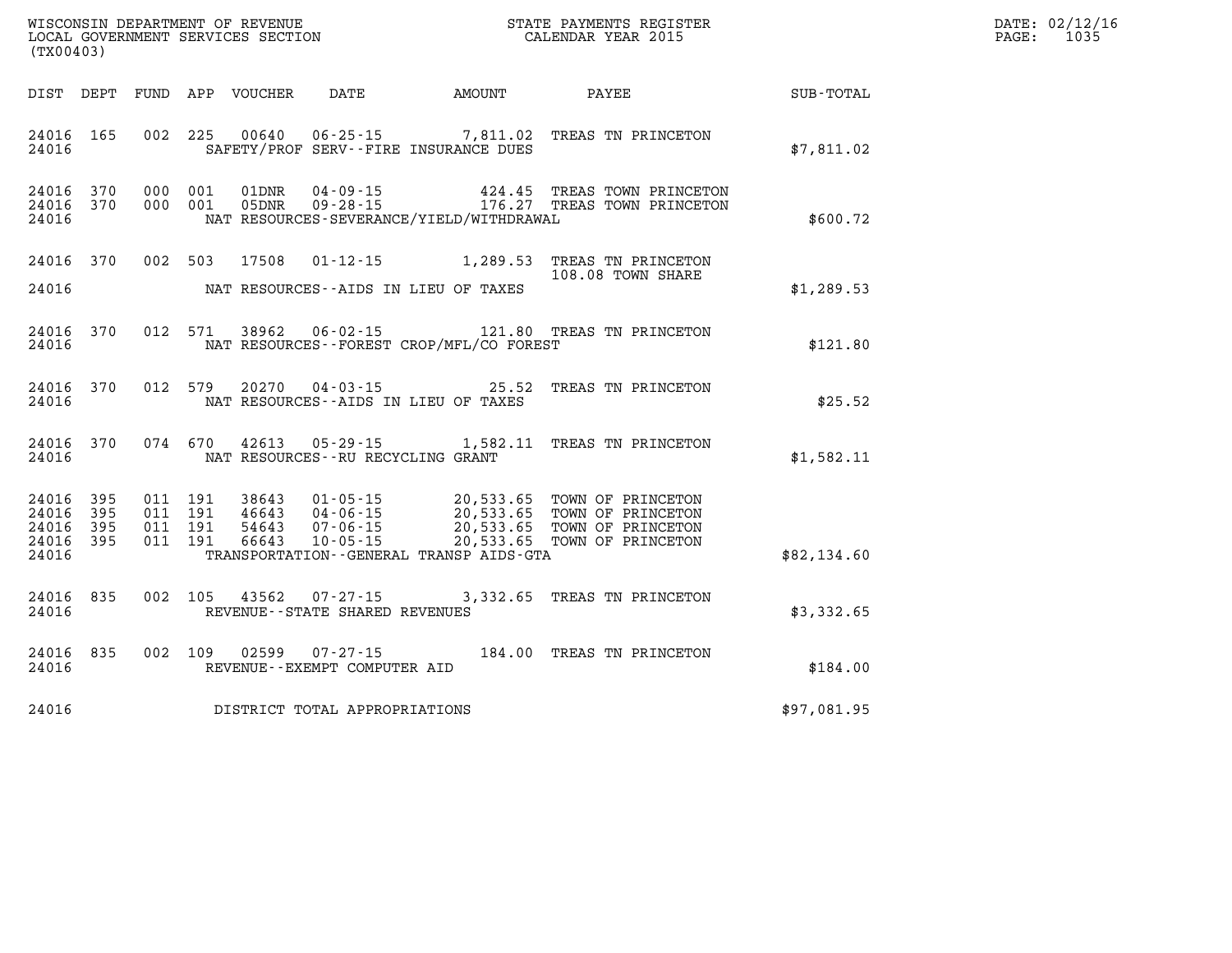| (TX00403)                                                 |     |  |                                         |                                                | WISCONSIN DEPARTMENT OF REVENUE (STATE PAYMENTS REGISTER LOCAL GOVERNMENT SERVICES SECTION                                                                                                                                                                                   | $\mathbf{F} \mathbf{E} \mathbf{R}$ | DATE: 02/12/16<br>PAGE: 1036 |
|-----------------------------------------------------------|-----|--|-----------------------------------------|------------------------------------------------|------------------------------------------------------------------------------------------------------------------------------------------------------------------------------------------------------------------------------------------------------------------------------|------------------------------------|------------------------------|
|                                                           |     |  |                                         |                                                | DIST DEPT FUND APP VOUCHER DATE AMOUNT PAYEE SUB-TOTAL                                                                                                                                                                                                                       |                                    |                              |
| 24018                                                     |     |  |                                         | SAFETY/PROF SERV--FIRE INSURANCE DUES          | 24018 165 002 225 00641 06-25-15 1,059.50 TREAS TN SAINT MARIE                                                                                                                                                                                                               | \$1,059.50                         |                              |
| 24018                                                     |     |  |                                         | NAT RESOURCES-SEVERANCE/YIELD/WITHDRAWAL       | 24018 370 000 001 01DNR 04-09-15 185.64 TREAS TOWN SAINT MARIE                                                                                                                                                                                                               | \$185.64                           |                              |
|                                                           |     |  |                                         | NAT RESOURCES -- AIDS IN LIEU OF TAXES         | 24018 370 002 503 17970 01-30-15 16,053.79 TREAS TN SAINT MARIE<br>\$16,053.79 \$16,053.79 \$16,053.79                                                                                                                                                                       |                                    |                              |
|                                                           |     |  |                                         | 24018 MAT RESOURCES--FOREST CROP/MFL/CO FOREST | 24018 370 012 571 38963 06-02-15 39.00 TREAS TN SAINT MARIE                                                                                                                                                                                                                  | \$39.00                            |                              |
| 24018 370<br>24018<br>24018 370<br>24018 370<br>24018     | 370 |  |                                         | NAT RESOURCES--AIDS IN LIEU OF TAXES           | 012 579 20272 04-03-15 58.22 TREAS TN SAINT MARIE<br>012 579 20272 04-03-15 703.37 TREAS TN SAINT MARIE<br>012 579 20272 04-03-15 189.36 TREAS TN SAINT MARIE<br>012 579 20272 04-03-15 2,022.71 TREAS TN SAINT MARIE                                                        | \$2,973.66                         |                              |
|                                                           |     |  | 24018 MAT RESOURCES--RU RECYCLING GRANT |                                                | 24018 370 074 670 42614 05-29-15 439.12 TREAS TN SAINT MARIE                                                                                                                                                                                                                 | \$439.12                           |                              |
| 24018 395<br>24018 395<br>24018 395<br>24018 395<br>24018 |     |  |                                         |                                                | 011 191 38644 01-05-15 13,410.18 TOWN OF SAINT MARIE<br>011 191 46644 04-06-15 13,410.18 TOWN OF SAINT MARIE<br>011 191 54644 07-06-15 13,410.18 TOWN OF SAINT MARIE<br>011 191 66644 10-05-15 13,410.18 TOWN OF SAINT MARIE<br>TRANSPORTATION - - GENERAL TRANSP AIDS - GTA | \$53,640.72                        |                              |
|                                                           |     |  |                                         | 24018 REVENUE - STATE SHARED REVENUES          | 24018 835 002 105 43563 07-27-15 1,946.59 TREAS TN SAINT MARIE                                                                                                                                                                                                               | \$1,946.59                         |                              |
|                                                           |     |  | REVENUE--EXEMPT COMPUTER AID            |                                                | 24018 835 002 109 02600 07-27-15 2.00 TREAS TN SAINT MARIE                                                                                                                                                                                                                   | \$2.00                             |                              |
| 24018                                                     |     |  | DISTRICT TOTAL APPROPRIATIONS           |                                                |                                                                                                                                                                                                                                                                              | \$76,340.02                        |                              |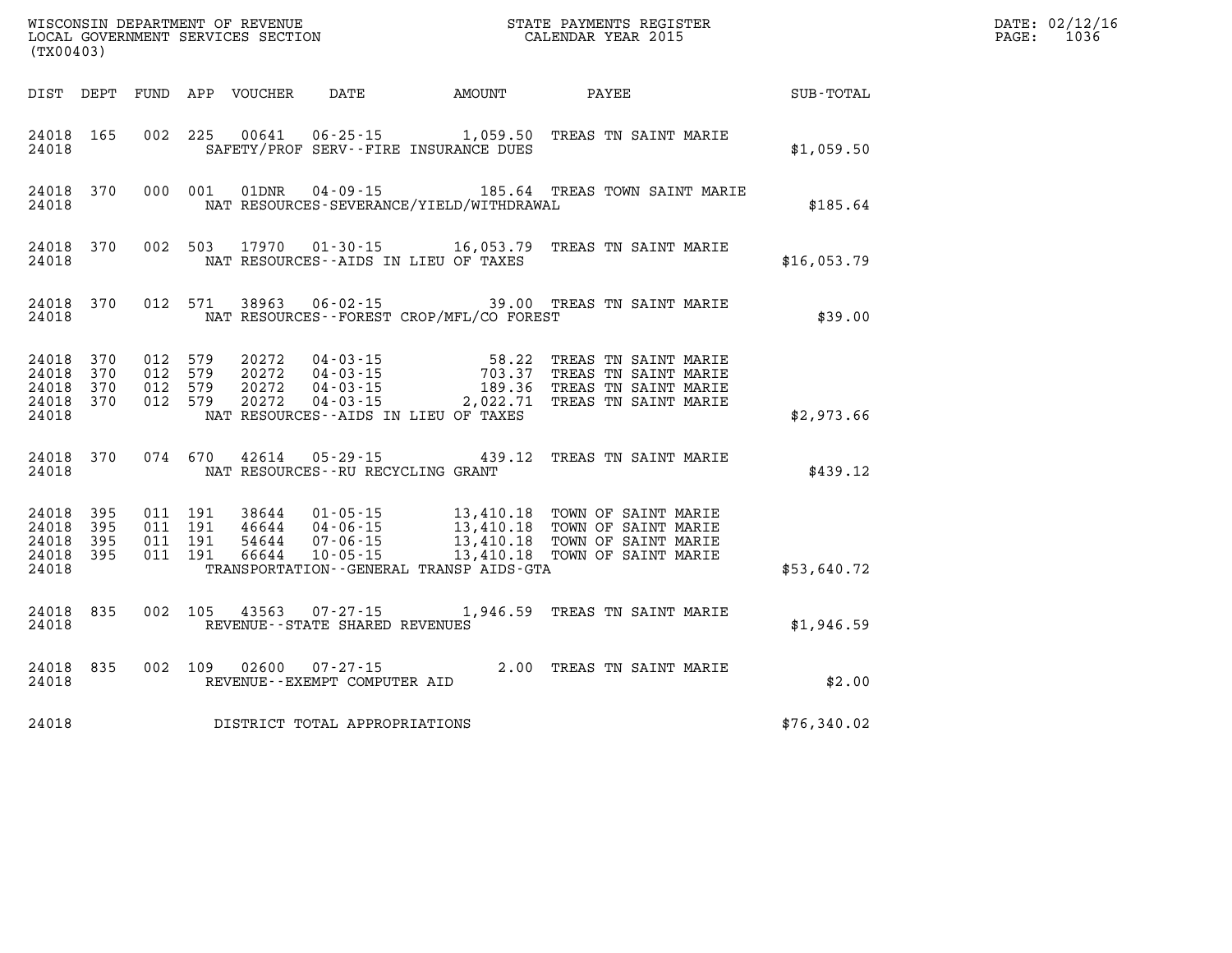| DATE: | 02/12/16 |
|-------|----------|
| PAGE: | 1037     |

| LOCAL GOVERNMENT SERVICES SECTION<br>(TX00403)                                         | CALENDAR YEAR 2015                                                                                                                                                                                                                                                                                                                                                                          |             | 1037<br>PAGE: |
|----------------------------------------------------------------------------------------|---------------------------------------------------------------------------------------------------------------------------------------------------------------------------------------------------------------------------------------------------------------------------------------------------------------------------------------------------------------------------------------------|-------------|---------------|
| DIST DEPT                                                                              |                                                                                                                                                                                                                                                                                                                                                                                             |             |               |
| 24020 165<br>24020                                                                     | 002 225 00642 06-25-15 1,075.19 TREAS TN SENECA<br>SAFETY/PROF SERV--FIRE INSURANCE DUES                                                                                                                                                                                                                                                                                                    | \$1,075.19  |               |
| 24020 370<br>24020 370<br>24020                                                        | 002 503 17509 01-12-15 18,315.73 TREAS TN SENECA<br>002 503 18095 01-30-15 17,049.76 TREAS TN SENECA<br>NAT RESOURCES -- AIDS IN LIEU OF TAXES                                                                                                                                                                                                                                              | \$35,365.49 |               |
| 24020 370<br>24020                                                                     | 012 571 38964 06-02-15 7.00 TREAS TN SENECA<br>NAT RESOURCES--FOREST CROP/MFL/CO FOREST                                                                                                                                                                                                                                                                                                     | \$7.00      |               |
| 24020<br>370<br>012 579<br>370<br>012 579<br>24020<br>24020<br>370<br>012 579<br>24020 | 20271  04-03-15   1.78   TREAS TN SENECA<br>20271  04-03-15   1,841.51   TREAS TN SENECA<br>20271  04-03-15   3,859.03   TREAS TN SENECA<br>NAT RESOURCES--AIDS IN LIEU OF TAXES                                                                                                                                                                                                            | \$5,702.32  |               |
| 24020 370<br>24020                                                                     | 074 670 42615 05-29-15 589.72 TREAS TN SENECA<br>NAT RESOURCES--RU RECYCLING GRANT                                                                                                                                                                                                                                                                                                          | \$589.72    |               |
| 24020 395<br>24020<br>395<br>24020<br>395<br>24020 395<br>24020                        | $\begin{array}{cccc} 011 & 191 & 38645 & 01\cdot 05\cdot 15 & 11\,672.27 & \text{TOWN OF SENCEA} \\ 011 & 191 & 46645 & 04\cdot 06\cdot 15 & 11\,672.27 & \text{TOWN OF SENCEA} \\ 011 & 191 & 54645 & 07\cdot 06\cdot 15 & 11\,672.27 & \text{TOWN OF SENCEA} \\ 011 & 191 & 66645 & 10\cdot 05\cdot 15 & 11\,672.27 & \text{TOWN OF SENCEA} \$<br>TRANSPORTATION--GENERAL TRANSP AIDS-GTA | \$46,689.08 |               |
| 24020<br>835<br>002 105<br>24020                                                       | 43564 07-27-15 2,809.22 TREAS TN SENECA<br>REVENUE - - STATE SHARED REVENUES                                                                                                                                                                                                                                                                                                                | \$2,809.22  |               |
| 002 109<br>24020<br>835<br>02601<br>24020                                              | 07-27-15 6.00 TREAS TN SENECA<br>REVENUE--EXEMPT COMPUTER AID                                                                                                                                                                                                                                                                                                                               | \$6.00      |               |
| 835<br>002 501<br>00002<br>24020<br>24020                                              | 02-02-15 132.38 TREAS TN SENECA<br>DOA-PAYMENT FOR MUNICIPAL SERVICES AID                                                                                                                                                                                                                                                                                                                   | \$132.38    |               |
| DISTRICT TOTAL APPROPRIATIONS<br>24020                                                 |                                                                                                                                                                                                                                                                                                                                                                                             | \$92,376.40 |               |

WISCONSIN DEPARTMENT OF REVENUE **STATE PAYMENTS REGISTER**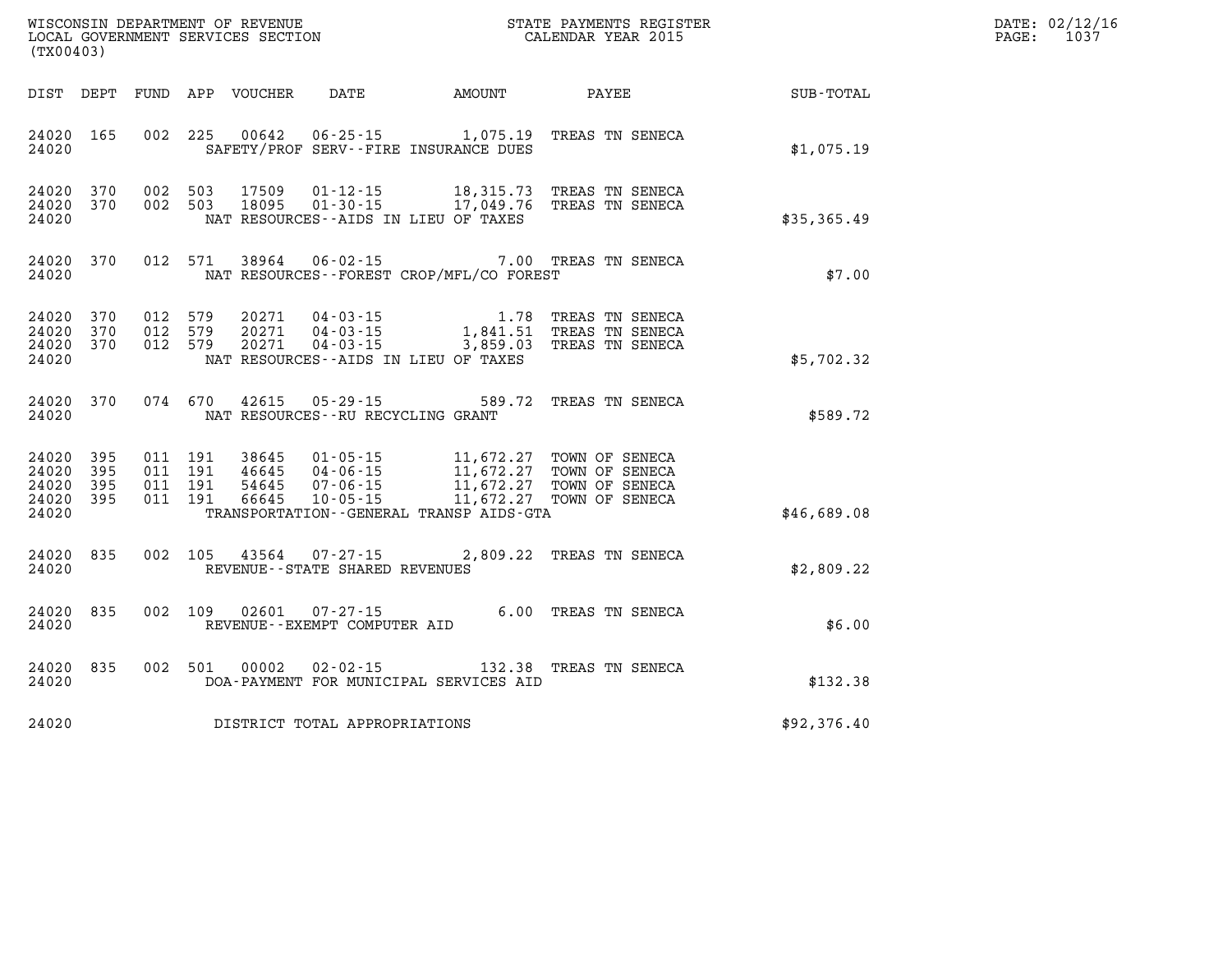| (TX00403)                   |            |                    |                                 | WISCONSIN DEPARTMENT OF REVENUE<br>LOCAL GOVERNMENT SERVICES SECTION |                                                                        | STATE PAYMENTS REGISTER<br>CALENDAR YEAR 2015                                        |             | DATE: 02/12/16<br>1038<br>$\mathtt{PAGE:}$ |
|-----------------------------|------------|--------------------|---------------------------------|----------------------------------------------------------------------|------------------------------------------------------------------------|--------------------------------------------------------------------------------------|-------------|--------------------------------------------|
|                             |            |                    | DIST DEPT FUND APP VOUCHER DATE |                                                                      | <b>EXAMPLE THE AMOUNT</b>                                              | PAYEE                                                                                | SUB-TOTAL   |                                            |
| 24141 165<br>24141          |            |                    |                                 |                                                                      | 002 225 00643 06-25-15 621.43<br>SAFETY/PROF SERV--FIRE INSURANCE DUES | TREAS VIL KINGSTON                                                                   | \$621.43    |                                            |
| 24141                       |            |                    |                                 | NAT RESOURCES--RU RECYCLING GRANT                                    |                                                                        | 24141 370 074 670 42616 05-29-15 852.88 TREAS VIL KINGSTON                           | \$852.88    |                                            |
| 24141<br>24141              | 395<br>395 | 011 191<br>011 191 | 38646                           |                                                                      |                                                                        | 01-05-15 1,398.27 VILLAGE OF KINGSTON                                                |             |                                            |
| 24141<br>24141 395<br>24141 | 395        | 011 191<br>011 191 | 66646                           |                                                                      | TRANSPORTATION--GENERAL TRANSP AIDS-GTA                                | 54646 07-06-15 1,398.27 VILLAGE OF KINGSTON<br>10-05-15 1,398.27 VILLAGE OF KINGSTON | \$5,593.08  |                                            |
| 24141 835<br>24141          |            |                    |                                 | REVENUE--STATE SHARED REVENUES                                       |                                                                        | 002 105 43565 07-27-15 9,751.29 TREAS VIL KINGSTON                                   | \$9,751.29  |                                            |
| 24141 835<br>24141          |            |                    |                                 | REVENUE--EXEMPT COMPUTER AID                                         |                                                                        | 002 109 02602 07-27-15 47.00 TREAS VIL KINGSTON                                      | \$47.00     |                                            |
| 24141                       |            |                    |                                 | DISTRICT TOTAL APPROPRIATIONS                                        |                                                                        |                                                                                      | \$16,865.68 |                                            |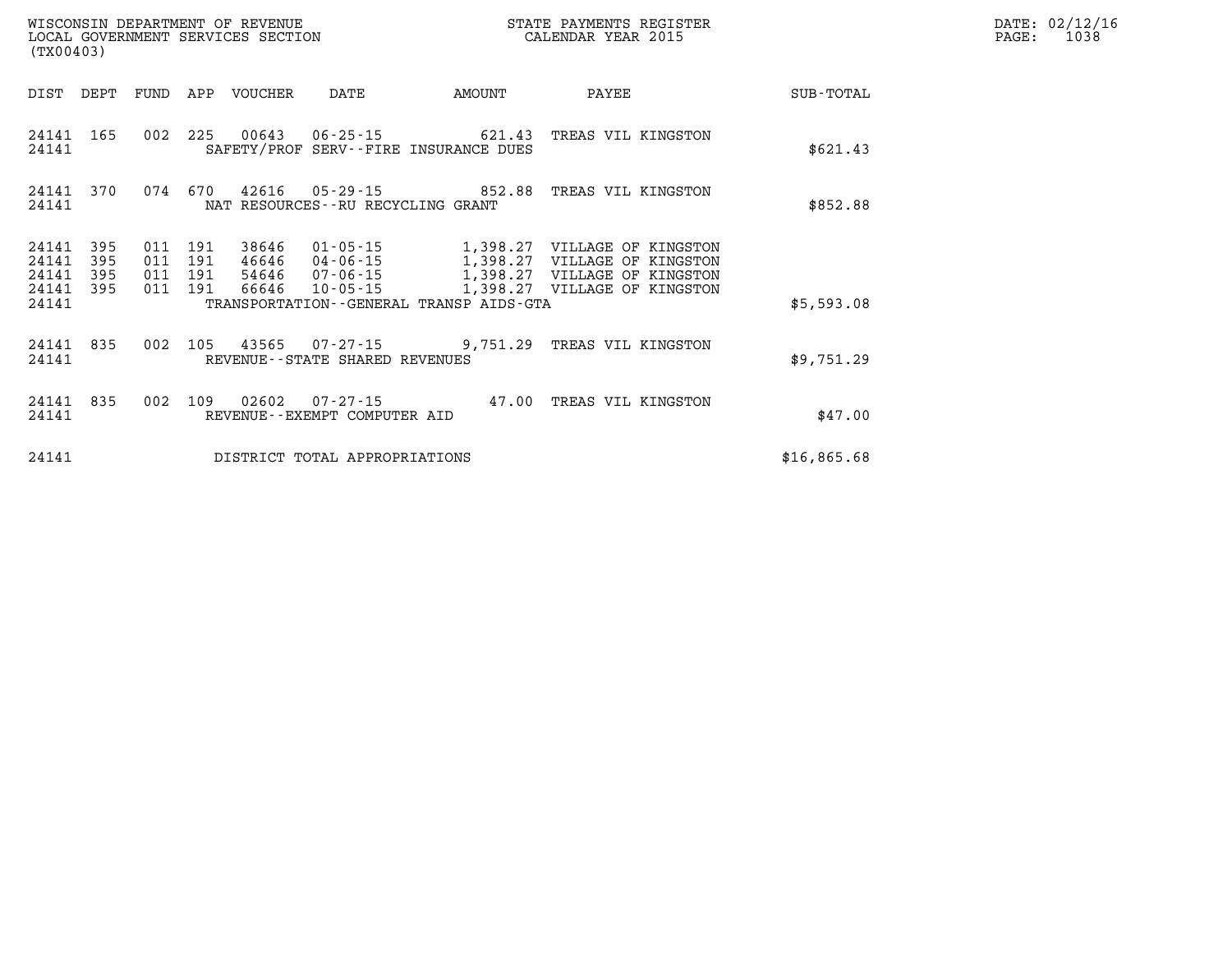| (TX00403)                                 |                          |                          |                          | WISCONSIN DEPARTMENT OF REVENUE<br>LOCAL GOVERNMENT SERVICES SECTION |                                                    | STATE PAYMENTS REGISTER<br>CALENDAR YEAR 2015                        |                                                                                                                                           |             |  |  |
|-------------------------------------------|--------------------------|--------------------------|--------------------------|----------------------------------------------------------------------|----------------------------------------------------|----------------------------------------------------------------------|-------------------------------------------------------------------------------------------------------------------------------------------|-------------|--|--|
| DIST                                      | DEPT                     | FUND                     | APP                      | VOUCHER                                                              | DATE                                               | AMOUNT                                                               | PAYEE                                                                                                                                     | SUB-TOTAL   |  |  |
| 24154<br>24154                            | 165                      | 002                      | 225                      |                                                                      | 00644 06-25-15                                     | 595.67<br>SAFETY/PROF SERV--FIRE INSURANCE DUES                      | TREAS VIL MAROUETTE                                                                                                                       | \$595.67    |  |  |
| 24154<br>24154                            | 370                      | 012                      | 579                      |                                                                      |                                                    | 20273  04 - 03 - 15  27.10<br>NAT RESOURCES -- AIDS IN LIEU OF TAXES | TREAS VIL MAROUETTE                                                                                                                       | \$27.10     |  |  |
| 24154<br>24154                            | 370                      | 074                      | 670                      | 42617                                                                | NAT RESOURCES - - RU RECYCLING GRANT               | $05 - 29 - 15$ 122.86                                                | TREAS VIL MAROUETTE                                                                                                                       | \$122.86    |  |  |
| 24154<br>24154<br>24154<br>24154<br>24154 | 395<br>395<br>395<br>395 | 011<br>011<br>011<br>011 | 191<br>191<br>191<br>191 | 38647<br>54647<br>66647                                              | 46647 04-06-15<br>$07 - 06 - 15$<br>$10 - 05 - 15$ | TRANSPORTATION--GENERAL TRANSP AIDS-GTA                              | 01-05-15 1,992.81 VILLAGE OF MARQUETTE<br>1,992.81 VILLAGE OF MARQUETTE<br>1,992.81 VILLAGE OF MARQUETTE<br>1,992.81 VILLAGE OF MARQUETTE | \$7,971.24  |  |  |
| 24154<br>24154                            | 835                      | 002                      | 105                      |                                                                      | REVENUE--STATE SHARED REVENUES                     |                                                                      | 43566 07-27-15 4, 277.78 TREAS VIL MARQUETTE                                                                                              | \$4,277.78  |  |  |
| 24154<br>24154                            | 835                      | 002                      | 109                      | 02603                                                                | $07 - 27 - 15$<br>REVENUE - - EXEMPT COMPUTER AID  | 1.00                                                                 | TREAS VIL MAROUETTE                                                                                                                       | \$1.00      |  |  |
| 24154                                     |                          |                          |                          |                                                                      | DISTRICT TOTAL APPROPRIATIONS                      |                                                                      |                                                                                                                                           | \$12,995.65 |  |  |

**DATE: 02/12/16<br>PAGE: 1039**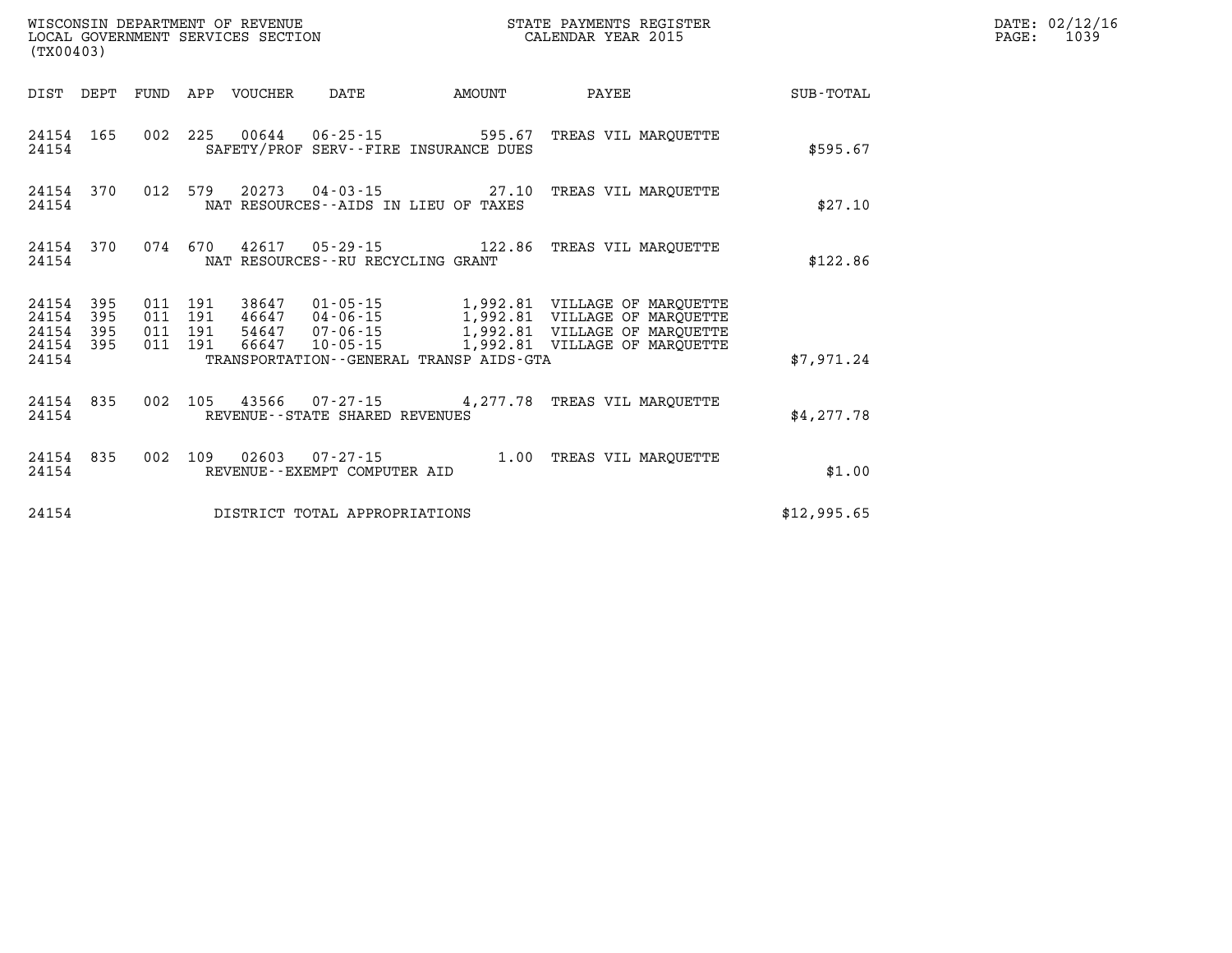| DATE: | 02/12/16 |
|-------|----------|
| PAGE: | 1040     |

| (TX00403) |                                                                        |           |  |                                                     |                                           |                                                          |                                           | STATE PAYMENTS REGISTER                                                                                                                                                                              |                      | DATE: 02/12/1<br>PAGE:<br>1040 |
|-----------|------------------------------------------------------------------------|-----------|--|-----------------------------------------------------|-------------------------------------------|----------------------------------------------------------|-------------------------------------------|------------------------------------------------------------------------------------------------------------------------------------------------------------------------------------------------------|----------------------|--------------------------------|
|           | DIST DEPT                                                              |           |  |                                                     | FUND APP VOUCHER                          | DATE                                                     | AMOUNT                                    | PAYEE                                                                                                                                                                                                | $\texttt{SUB-TOTAL}$ |                                |
|           | 24206 165<br>24206                                                     |           |  | 002 225                                             | 00645                                     |                                                          | SAFETY/PROF SERV--FIRE INSURANCE DUES     | 06-25-15 10,239.95 TREAS CITY BERLIN                                                                                                                                                                 | \$10, 239.95         |                                |
|           | 24206 370<br>24206 370<br>24206                                        |           |  | 012 579<br>012 579                                  |                                           |                                                          | NAT RESOURCES--AIDS IN LIEU OF TAXES      | 20274  04-03-15  56.32  TREAS CITY BERLIN<br>20274  04-03-15  26.61  TREAS CITY BERLIN                                                                                                               | \$82.93              |                                |
|           | 24206 370<br>24206                                                     |           |  | 074 670                                             |                                           | NAT RESOURCES--RU RECYCLING GRANT                        |                                           | 42618  05-29-15  24,612.24  TREAS CITY BERLIN                                                                                                                                                        | \$24,612.24          |                                |
|           | 24206 395<br>24206 395<br>24206 395<br>24206 395<br>24206              |           |  | 011 162<br>011 162<br>011 162<br>011 162            | 40031<br>48031<br>56031<br>68031          | 04-06-15<br>$07 - 06 - 15$<br>$10 - 05 - 15$             | TRANSPORTATION--CONNECTING HIGHWAY AIDS   | 01-05-15 9,401.80 CITY OF BERLIN<br>04-06-15 9,401.80 CITY OF BERLIN<br>07-06-15 9,401.80 CITY OF BERLIN<br>9,401.82 CITY OF BERLIN                                                                  | \$37,607.22          |                                |
|           | 24206 395<br>24206 395<br>24206 395<br>24206                           |           |  | 011 177<br>011 177<br>011 177                       | 58023<br>60023<br>62023                   | TRANSPORTATION - - TRANSIT AID                           |                                           |                                                                                                                                                                                                      | \$49,347.00          |                                |
|           | 24206 395<br>24206 395<br>24206 395<br>24206 395<br>24206 395<br>24206 |           |  | 011 182<br>011 182<br>011 182<br>011 182<br>011 182 | 40074<br>40448<br>66038<br>68542<br>69021 |                                                          | TRANSPORTATION - - TRANSIT AIDS - FEDERAL | 02-20-15 19,977.00 TREAS CITY BERLIN<br>02-24-15 17,048.00 TREAS CITY BERLIN<br>11-16-15 39,753.00 TREAS CITY BERLIN<br>12-14-15 19,639.00 TREAS CITY BERLIN<br>12-17-15 17,014.40 TREAS CITY BERLIN | \$113,431.40         |                                |
|           | 24206 395<br>24206 395<br>24206 395<br>24206 395<br>24206              |           |  | 011 191<br>011 191<br>011 191<br>011 191            | 38648<br>46648<br>54648<br>66648          | $01 - 05 - 15$<br>04-06-15<br>07-06-15<br>$10 - 05 - 15$ | TRANSPORTATION--GENERAL TRANSP AIDS-GTA   | 86,878.61 CITY OF BERLIN<br>00,078.01 CITY OF BERLIN<br>86,878.61 CITY OF BERLIN<br>86,878.61 CITY OF BERLIN<br>86,878.63 CITY OF BERLIN<br>86,878.63 CITY OF BERLIN                                 | \$347,514.46         |                                |
|           | 24206 435<br>24206                                                     |           |  | 005 163                                             |                                           | 01LGS 11-16-15                                           | HS--PREPAID MEDICAL TRANSPORT REIMBURSE   | 14,953.25 DHS PREPAID MEDICAL TRANSPORT                                                                                                                                                              | \$14,953.25          |                                |
|           | 24206                                                                  | 24206 455 |  |                                                     | 002 231 08                                | JUSTICE -- LAW ENFORCEMENT TRAINING                      |                                           | 03-12-15 1,920.00 TREAS CITY BERLIN                                                                                                                                                                  | \$1,920.00           |                                |
|           | 24206                                                                  | 24206 455 |  | 002 251                                             |                                           | 05809 04-27-15                                           | JUSTICE - - TRUANCY PROGRAM - GRANT FUNDS | 45,945.88 TREAS CITY BERLIN                                                                                                                                                                          | \$45,945.88          |                                |
|           |                                                                        |           |  |                                                     |                                           |                                                          |                                           | 24206 835 002 105 43567 07-27-15 310,067.25 TREAS CITY BERLIN                                                                                                                                        |                      |                                |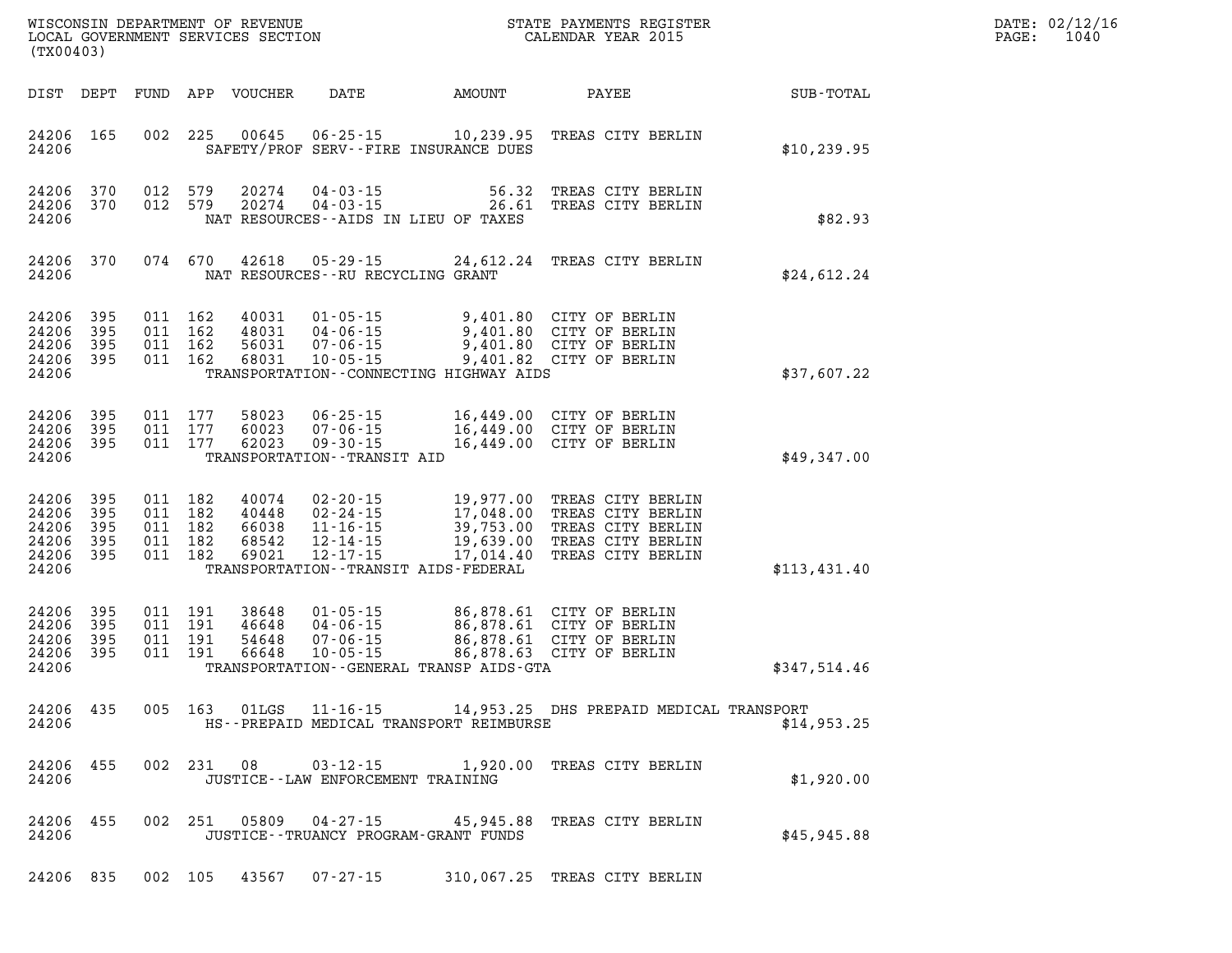| WISCONSIN DEPARTMENT OF REVENUE<br>LOCAL GOVERNMENT SERVICES SECTION<br>(TX00403) |            |            |            |                |                                                      |                            | STATE PAYMENTS REGISTER<br>CALENDAR YEAR 2015 |  |                | DATE: 02/12/16<br>1041<br>$\mathtt{PAGE}$ : |
|-----------------------------------------------------------------------------------|------------|------------|------------|----------------|------------------------------------------------------|----------------------------|-----------------------------------------------|--|----------------|---------------------------------------------|
| DIST DEPT                                                                         |            | FUND       | APP        | VOUCHER        | DATE                                                 | AMOUNT                     | PAYEE                                         |  | SUB-TOTAL      |                                             |
| 24206                                                                             |            |            |            |                | REVENUE--STATE SHARED REVENUES                       | \$310,067.25               |                                               |  |                |                                             |
| 24206<br>24206<br>24206                                                           | 835<br>835 | 002<br>002 | 109<br>109 | 02604<br>05132 | 07-27-15<br>07-27-15<br>REVENUE--EXEMPT COMPUTER AID | 8,240.00<br>34,131.00      | TREAS CITY BERLIN<br>TREAS CITY BERLIN        |  | \$42,371.00    |                                             |
| 24206<br>24206                                                                    | 835        | 002        | 501        | 00002          | 02-02-15<br>DOA-PAYMENT FOR MUNICIPAL SERVICES AID   | 2,254.93 TREAS CITY BERLIN |                                               |  | \$2,254.93     |                                             |
| 24206<br>24206                                                                    | 835        | 021        | 363        | 35657          | $03 - 23 - 15$<br>REVENUE - - LOTTERY CREDIT -       | 103.45                     | TREAS CITY BERLIN                             |  | \$103.45       |                                             |
| 24206                                                                             |            |            |            |                | DISTRICT TOTAL APPROPRIATIONS                        |                            |                                               |  | \$1,000,450.96 |                                             |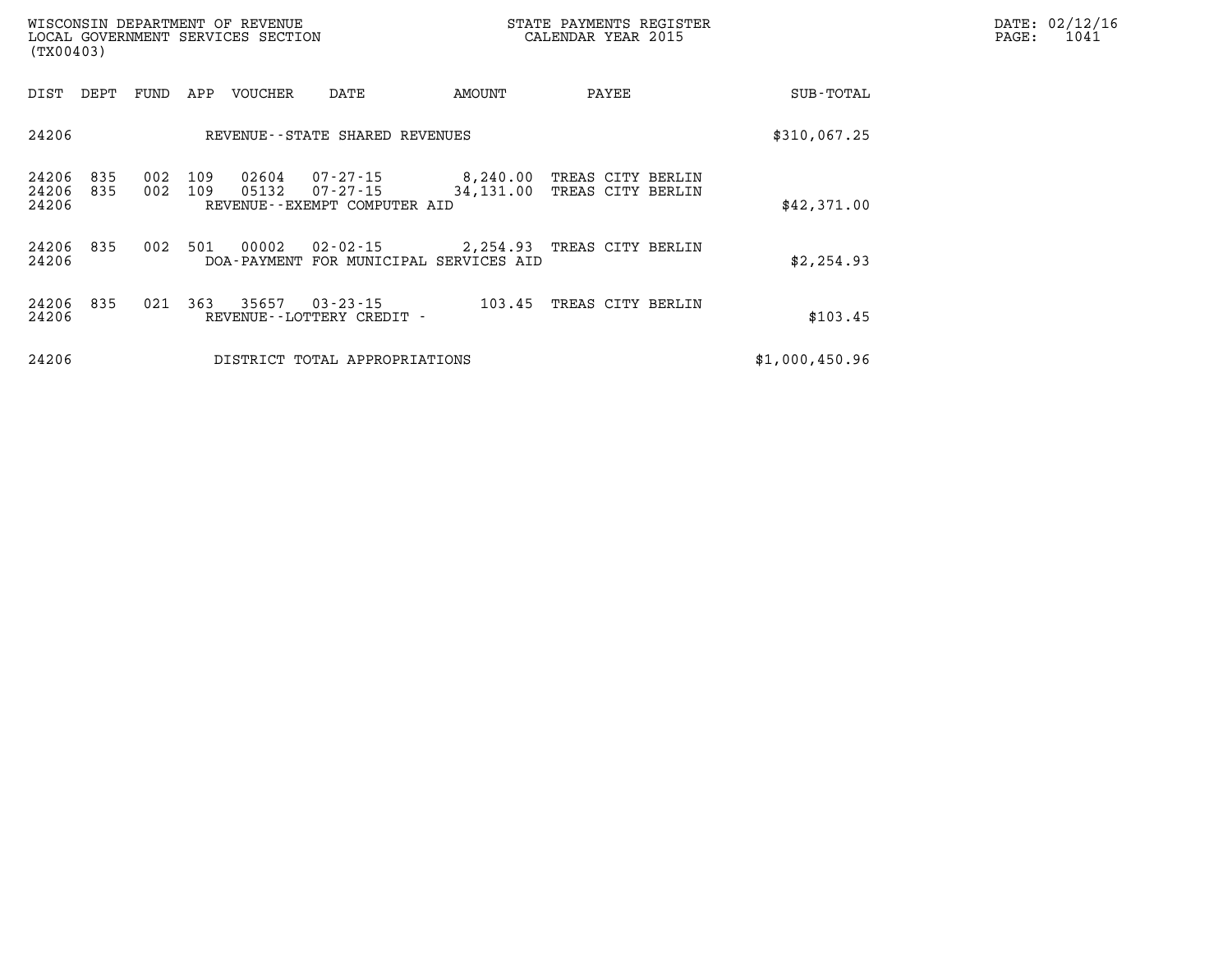| (TX00403)                                         |            |                          | WISCONSIN DEPARTMENT OF REVENUE<br>LOCAL GOVERNMENT SERVICES SECTION |                                      | STATE PAYMENTS REGISTER<br>CALENDAR YEAR 2015     |                                                                                                                                                                                                      |              |  |  |  |
|---------------------------------------------------|------------|--------------------------|----------------------------------------------------------------------|--------------------------------------|---------------------------------------------------|------------------------------------------------------------------------------------------------------------------------------------------------------------------------------------------------------|--------------|--|--|--|
| DIST                                              | DEPT       | FUND                     | APP VOUCHER                                                          | DATE                                 | AMOUNT                                            | PAYEE                                                                                                                                                                                                | SUB-TOTAL    |  |  |  |
| 24231<br>24231                                    | 165        | 002                      | 225                                                                  |                                      | SAFETY/PROF SERV--FIRE INSURANCE DUES             | 00646  06-25-15  7,163.96  TREAS CITY GREEN LAKE                                                                                                                                                     | \$7,163.96   |  |  |  |
| 24231<br>24231                                    | 370        | 074                      |                                                                      | NAT RESOURCES - - RU RECYCLING GRANT |                                                   | 670  42619  05-29-15  6,842.06  TREAS CITY GREEN LAKE                                                                                                                                                | \$6,842.06   |  |  |  |
| 24231<br>24231<br>24231 395<br>24231 395<br>24231 | 395<br>395 | 011<br>011<br>011<br>011 | 191<br>191<br>191<br>191<br>66649                                    |                                      | TRANSPORTATION--GENERAL TRANSP AIDS-GTA           | 38649   01-05-15   49,440.76   CITY OF GREEN LAKE<br>46649   04-06-15   49,440.76   CITY OF GREEN LAKE<br>54649   07-06-15   49,440.76   CITY OF GREEN LAKE<br>10-05-15 49,440.77 CITY OF GREEN LAKE | \$197,763.05 |  |  |  |
| 24231<br>24231                                    | 395        | 011                      |                                                                      |                                      | TRANSPORTATION - - LRIP/TRIP/MSIP GRANTS          | 278 69765 12-21-15 9,538.33 TREAS CITY GREEN LAKE                                                                                                                                                    | \$9,538.33   |  |  |  |
| 24231<br>24231                                    | 455        | 002                      | 231<br>14                                                            | JUSTICE - - LAW ENFORCEMENT TRAINING | $04 - 08 - 15$ 640.00                             | TREAS CITY GREEN LAKE                                                                                                                                                                                | \$640.00     |  |  |  |
| 24231<br>24231                                    | 835        | 002                      | 105                                                                  | REVENUE--STATE SHARED REVENUES       | 43568 07-27-15 5,995.56                           | TREAS CITY GREEN LAKE                                                                                                                                                                                | \$5,995.56   |  |  |  |
| 24231<br>24231<br>24231                           | 835<br>835 | 002<br>002               | 109<br>02605<br>05133<br>109                                         | REVENUE--EXEMPT COMPUTER AID         | $07 - 27 - 15$ 909.00<br>$07 - 27 - 15$ 2, 719.00 | TREAS CITY GREEN LAKE<br>TREAS CITY GREEN LAKE                                                                                                                                                       | \$3,628.00   |  |  |  |
| 24231                                             |            |                          |                                                                      | DISTRICT TOTAL APPROPRIATIONS        |                                                   |                                                                                                                                                                                                      | \$231,570.96 |  |  |  |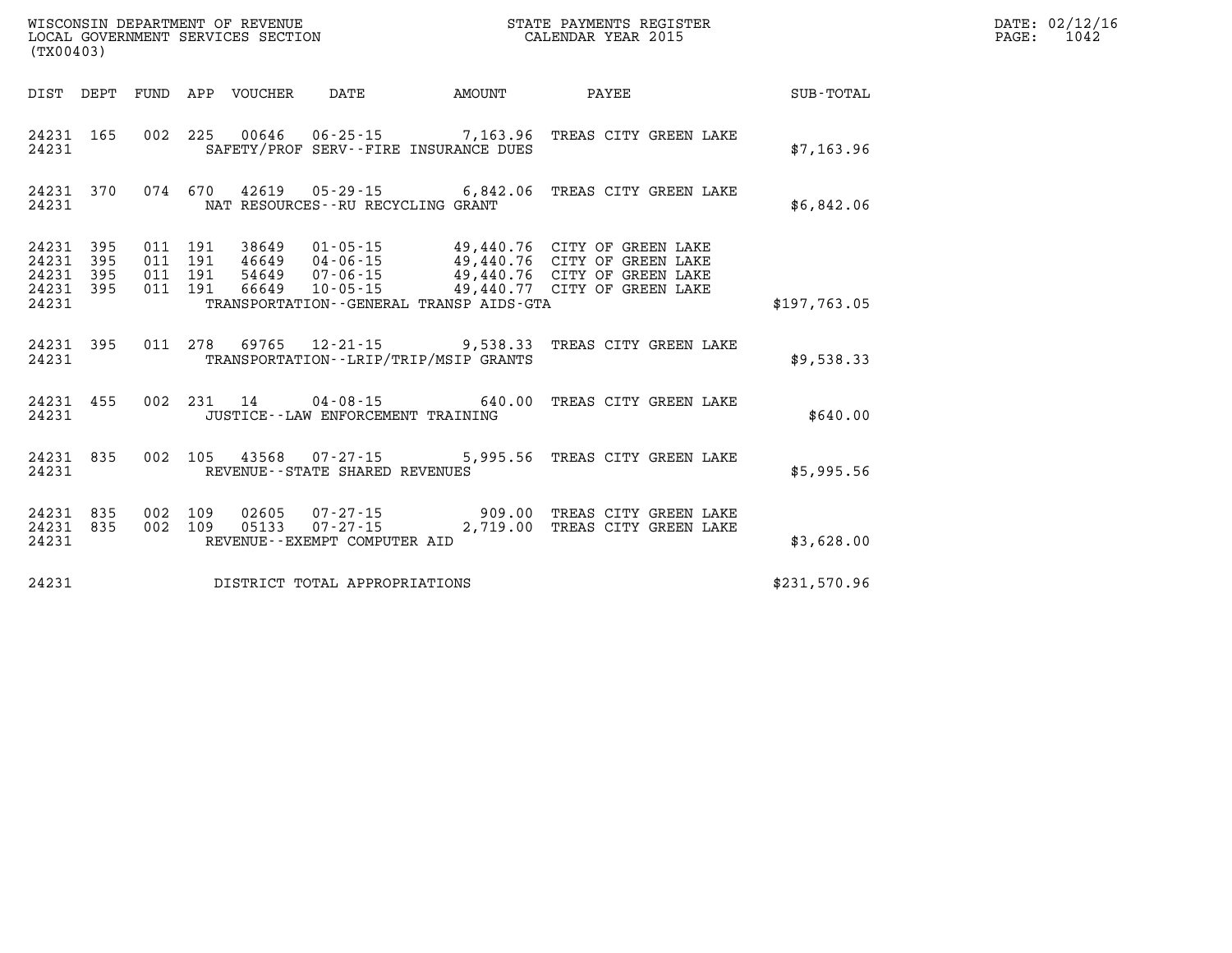| (TX00403)                                                 |           |                                          |  |               |                                                          |                                              |                                                                                                                                                                                              | DATE: 02/12/16<br>$\mathtt{PAGE:}$<br>1043 |  |
|-----------------------------------------------------------|-----------|------------------------------------------|--|---------------|----------------------------------------------------------|----------------------------------------------|----------------------------------------------------------------------------------------------------------------------------------------------------------------------------------------------|--------------------------------------------|--|
|                                                           |           |                                          |  |               |                                                          | DIST DEPT FUND APP VOUCHER DATE AMOUNT PAYEE |                                                                                                                                                                                              | $\texttt{SUB-TOTAL}$                       |  |
| 24251 165<br>24251                                        |           |                                          |  | 002 225 00647 |                                                          | SAFETY/PROF SERV--FIRE INSURANCE DUES        | 06-25-15 2,894.52 TREAS CITY MARKESAN                                                                                                                                                        | \$2,894.52                                 |  |
| 24251                                                     |           |                                          |  |               | NAT RESOURCES--RU RECYCLING GRANT                        |                                              | 24251 370 074 670 42620 05-29-15 5,883.76 TREAS CITY MARKESAN                                                                                                                                | \$5,883.76                                 |  |
| 24251 395<br>24251 395<br>24251 395<br>24251 395<br>24251 |           | 011 191<br>011 191<br>011 191<br>011 191 |  |               |                                                          | TRANSPORTATION--GENERAL TRANSP AIDS-GTA      | 38650  01-05-15  17,007.38  CITY OF MARKESAN<br>46650  04-06-15  17,007.38  CITY OF MARKESAN<br>54650  07-06-15  17,007.38  CITY OF MARKESAN<br>66650  10-05-15  17,007.40  CITY OF MARKESAN | \$68,029.54                                |  |
| 24251                                                     | 24251 395 |                                          |  |               |                                                          | TRANSPORTATION - - LRIP/TRIP/MSIP GRANTS     | 011  278  54110  07-15-15  14,184.68  TREAS CITY MARKESAN                                                                                                                                    | \$14,184.68                                |  |
| 24251                                                     | 24251 435 |                                          |  |               |                                                          | HS--AMBULANCE FUNDING ASSISTANCE GRANTS      | 005 162 01DHS 09-11-15 5,017.02 SOUTHERN GREEN LAKE COU AMB                                                                                                                                  | \$5,017.02                                 |  |
| 24251                                                     |           |                                          |  |               |                                                          | HS--PREPAID MEDICAL TRANSPORT REIMBURSE      | 24251 435 005 163 01LGS 11-16-15 2,666.08 DHS PREPAID MEDICAL TRANSPORT                                                                                                                      | \$2,666.08                                 |  |
| 24251                                                     | 24251 455 |                                          |  | 002 231 15    | JUSTICE -- LAW ENFORCEMENT TRAINING                      |                                              | 04-13-15 640.00 TREAS CITY MARKESAN                                                                                                                                                          | \$640.00                                   |  |
| 24251 835<br>24251                                        |           |                                          |  |               | 002 105 43569 07-27-15<br>REVENUE--STATE SHARED REVENUES |                                              | 75,147.64 TREAS CITY MARKESAN                                                                                                                                                                | \$75,147.64                                |  |
| 24251 835<br>24251                                        | 24251 835 | 002 109<br>002 109                       |  |               | REVENUE--EXEMPT COMPUTER AID                             |                                              |                                                                                                                                                                                              | \$6,007.00                                 |  |
| 24251                                                     |           |                                          |  |               | REVENUE--LOTTERY CREDIT -                                |                                              | 24251 835 021 363 35658 03-23-15 960.38 TREAS CITY MARKESAN                                                                                                                                  | \$960.38                                   |  |
| 24251                                                     |           |                                          |  |               | DISTRICT TOTAL APPROPRIATIONS                            |                                              |                                                                                                                                                                                              | \$181,430.62                               |  |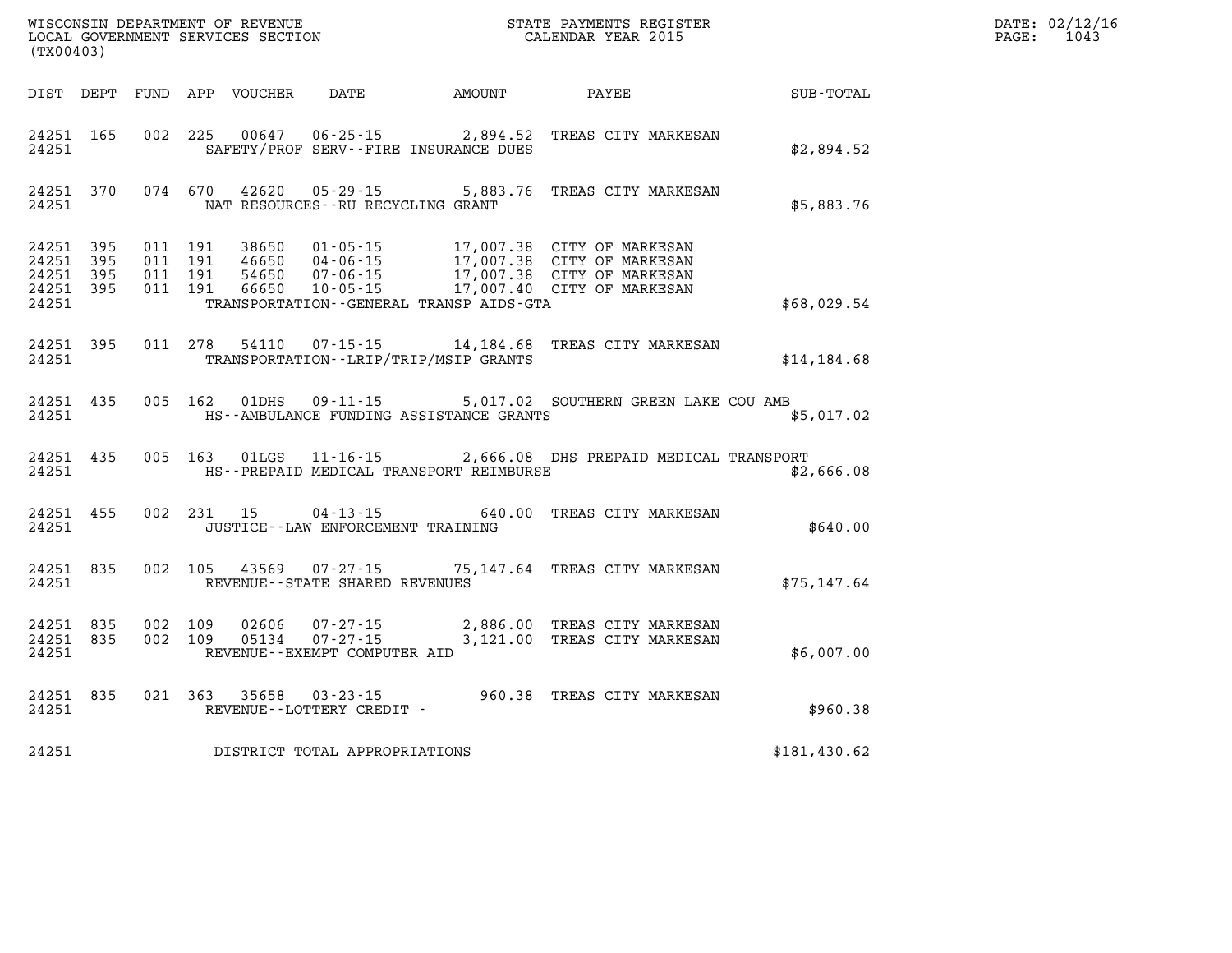| WISCONSIN DEPARTMENT OF REVENUE<br>LOCAL GOVERNMENT SERVICES SECTION TERM COLLENDAR YEAR 2015<br>(TX00403) |           |                                          |  |                         |                                                        |                                              |                                                                                                                                                                                                  |              | DATE: 02/12/16<br>$\mathtt{PAGE:}$<br>1044 |
|------------------------------------------------------------------------------------------------------------|-----------|------------------------------------------|--|-------------------------|--------------------------------------------------------|----------------------------------------------|--------------------------------------------------------------------------------------------------------------------------------------------------------------------------------------------------|--------------|--------------------------------------------|
|                                                                                                            |           |                                          |  |                         |                                                        | DIST DEPT FUND APP VOUCHER DATE AMOUNT PAYEE |                                                                                                                                                                                                  | SUB-TOTAL    |                                            |
| 24271 165<br>24271                                                                                         |           |                                          |  |                         |                                                        | SAFETY/PROF SERV--FIRE INSURANCE DUES        | 002 225 00648 06-25-15 2,159.38 TREAS CITY PRINCETON                                                                                                                                             | \$2,159.38   |                                            |
| 24271                                                                                                      |           |                                          |  | 24271 370 012 579 20275 | $04 - 03 - 15$<br>NAT RESOURCES--AIDS IN LIEU OF TAXES |                                              | 5.50 TREAS CITY PRINCETON                                                                                                                                                                        | \$5.50       |                                            |
| 24271                                                                                                      |           |                                          |  |                         | NAT RESOURCES--RU RECYCLING GRANT                      |                                              | 24271 370 074 670 42621 05-29-15 4,330.98 TREAS CITY PRINCETON                                                                                                                                   | \$4,330.98   |                                            |
| 24271 395<br>24271 395<br>24271 395<br>24271 395<br>24271                                                  |           | 011 191<br>011 191<br>011 191<br>011 191 |  |                         |                                                        | TRANSPORTATION - - GENERAL TRANSP AIDS - GTA | 38651  01-05-15  19,411.71  CITY OF PRINCETON<br>46651  04-06-15  19,411.71  CITY OF PRINCETON<br>54651  07-06-15  19,411.71  CITY OF PRINCETON<br>66651  10-05-15  19,411.71  CITY OF PRINCETON | \$77,646.84  |                                            |
|                                                                                                            | 24271     |                                          |  |                         |                                                        | HS--AMBULANCE FUNDING ASSISTANCE GRANTS      | 24271 435 005 162 01DHS 09-11-15 5,029.35 PRINCETON AMBULANCE SERVICE                                                                                                                            | \$5,029.35   |                                            |
| 24271                                                                                                      |           |                                          |  |                         |                                                        | HS--PREPAID MEDICAL TRANSPORT REIMBURSE      | 24271 435 005 163 01LGS 11-16-15 2,000.00 DHS PREPAID MEDICAL TRANSPORT                                                                                                                          | \$2,000.00   |                                            |
| 24271                                                                                                      |           |                                          |  | 24271 455 002 231 18    | JUSTICE - - LAW ENFORCEMENT TRAINING                   |                                              | 04-20-15 480.00 TREAS CITY PRINCETON                                                                                                                                                             | \$480.00     |                                            |
| 24271 835<br>24271                                                                                         |           |                                          |  |                         | REVENUE--STATE SHARED REVENUES                         |                                              | 002 105 43570 07-27-15 88,410.58 TREAS CITY PRINCETON                                                                                                                                            | \$88,410.58  |                                            |
| 24271 835<br>24271                                                                                         | 24271 835 | 002 109<br>002 109                       |  |                         | REVENUE--EXEMPT COMPUTER AID                           |                                              | 02607  07-27-15  779.00 TREAS CITY PRINCETON<br>05135  07-27-15   1,006.00 TREAS CITY PRINCETON                                                                                                  | \$1,785.00   |                                            |
| 24271                                                                                                      |           |                                          |  |                         | REVENUE--LOTTERY CREDIT -                              |                                              | 24271 835 021 363 35659 03-23-15 691.89 TREAS CITY PRINCETON                                                                                                                                     | \$691.89     |                                            |
| 24271                                                                                                      |           |                                          |  |                         | DISTRICT TOTAL APPROPRIATIONS                          |                                              |                                                                                                                                                                                                  | \$182,539.52 |                                            |